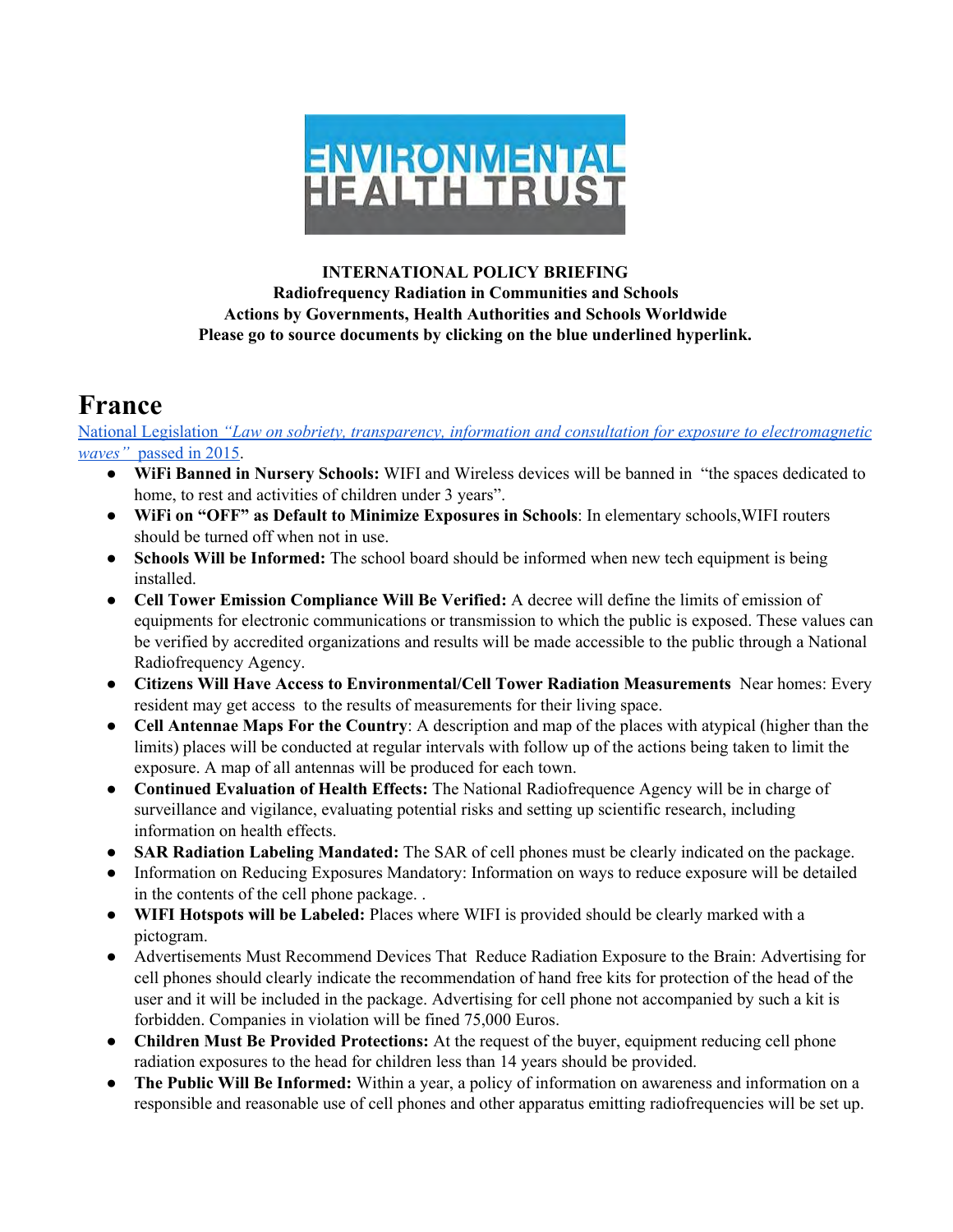● **Electrohyper-sensitivity Report To Be Submitted:** Within a year, a report on electrohyper sensitivity must be given to the Parliament.

2011 French Cell Phone [Statute:](http://www.ewg.org/enviroblog/2010/12/french-law-informs-protects-cell-phone-users)

● Merchants must display SAR Radiation levels for different phone models, all phones must be sold with a headset, cell phone ads aimed at children younger than 14 are banned and phones made for children under 6 are banned.

**[2013](https://www.anses.fr/en/content/anses-issues-recommendations-limiting-exposure-radiofrequencies)** French Agency for Food, [Environmental](https://www.anses.fr/en/content/anses-issues-recommendations-limiting-exposure-radiofrequencies) and Occupational Health & Safety [Report](https://www.anses.fr/en/content/anses-issues-recommendations-limiting-exposure-radiofrequencies) <br>• Recommends hands free phones. SAR labeling, and "limiting the nonulation's ex-

- Recommends hands free phones, SAR labeling, and "limiting the population's exposure to radiofrequencies… especially for children and intensive users, and controlling the overall exposure that results from relay antennas."
- The French [National](http://www.robindestoits.org/La-Bibliotheque-Nationale-de-France-renonce-au-WiFi-Supap-FSU-Avril-2008_a283.html) Library along with other libraries in Paris, and a number of universities have removed all Wi-Fi networks.
- [Herouville-Saint-Clair](http://www.herouville.net/Le-retrait-du-Wifi-dans-les-ecoles) has removed all Wi-Fi equipment installed in municipalities.

# **Belgium**

Federal Public Health [Regulations](http://health.belgium.be/eportal/19089508_FR?fodnlang=fr#.UzcMKYUdlYl) passed on March 2013 due to Health Concerns for Children.

- **Phones designed for children under 7 years old are prohibited from sale**.
- Total **Advertising Ban on cell phones aimed at children younger than <sup>14</sup>**.
- Mandatory Radiation SAR levels must be available for consumers at point of sale.
- Warning label on phones: "**Think about your health – use your mobile phone moderately, make your calls wearing an earpiece and choose a set with a lower SAR value."**
- Recommendations include use of hands-free methods to keep the phone away from the body such as text messaging and not making calls when the signal is weak, such as in elevator/vehicle.
- See examples of the [posters](http://www.health.belgium.be/filestore/19096037/Affiches-posters.zip) that shops must display.
- Read Belgium's [frequently](http://www.health.belgium.be/filestore/19097335_EN/FAQ%20KD%20mobile%20phone%20version5.pdf) asked questions.
- You can download the Royal Decree on the ban of mobile phones for [children](http://www.health.belgium.be/filestore/19088468/KB_verbod_kindergsm_30aug_2013.pdf) here.
- The Royal Decree which makes the mention of the SAR value [mandatory](http://www.health.belgium.be/filestore/19089024/KB_SAR_en_verbod_reclame_30aug_2013.pdf) for mobile phone sales and which prohibits advertising for children can be [downloaded](http://www.health.belgium.be/filestore/19089024/KB_SAR_en_verbod_reclame_30aug_2013.pdf) here.

Belgium Government Recommendations to Reduce Exposure

- **Read Belgium's Statement on Wireless [Networks:](http://www.health.belgium.be/internet2Prd/groups/public/@public/@mixednews/documents/ie2divers/19104272_en.pdf) "**to reduce your exposure" which includes specific tips for Wi-Fi installations and I quote, " In order to limit the exposure, the following simple measures can be taken: Only switch on your wireless network connection when it is needed. This concerns the wifi adapter in your laptop in particular. Otherwise, your laptop tries to continually connect to the network, and that leads to unnecessary exposure and decreases the life expectancy of the batteries. Place the access point away from places where you spend lots of time."
- Read Belgium's Tips for [Reducing](http://www.health.belgium.be/eportal/Environment/ElectroWavesAndNoise/ElectromagneticRadiation/MobilePhone/TipsForPrudentUse/index.htm#.VnIUX0orK1I) Cell Phone Exposure HERE.
- Read [Belgium's](http://www.health.belgium.be/eportal/Environment/ElectroWavesAndNoise/ElectromagneticRadiation/MobilePhone/MobilePhonesAndChildren/index.htm#.VnIU3UorK1I) statement on children and cell phones HERE: "The use of the mobile phone by children is a special point of attention. Children may be more sensitive to radio waves. Children absorb twice as much radiation in the brain than adults do, and 10 times more in the bone marrow of the skull. In addition, due to the popularity of the mobile phone, the cumulative exposure of the current generation of children will be much higher by the time they reach their adulthood than that of the current adults. Therefore, caution is called for."
- The **Belgium [Superior](http://www.health.belgium.be/eportal/Aboutus/relatedinstitutions/SuperiorHealthCouncil/index.htm?fodnlang=en) Health Council** "The concern is also that the cumulative exposure of the current generation of children and adolescents in their adult lives will be much higher than that of the current adults. The recent classification of mobile phone radiation as possibly carcinogenic is an additional reason to be cautious."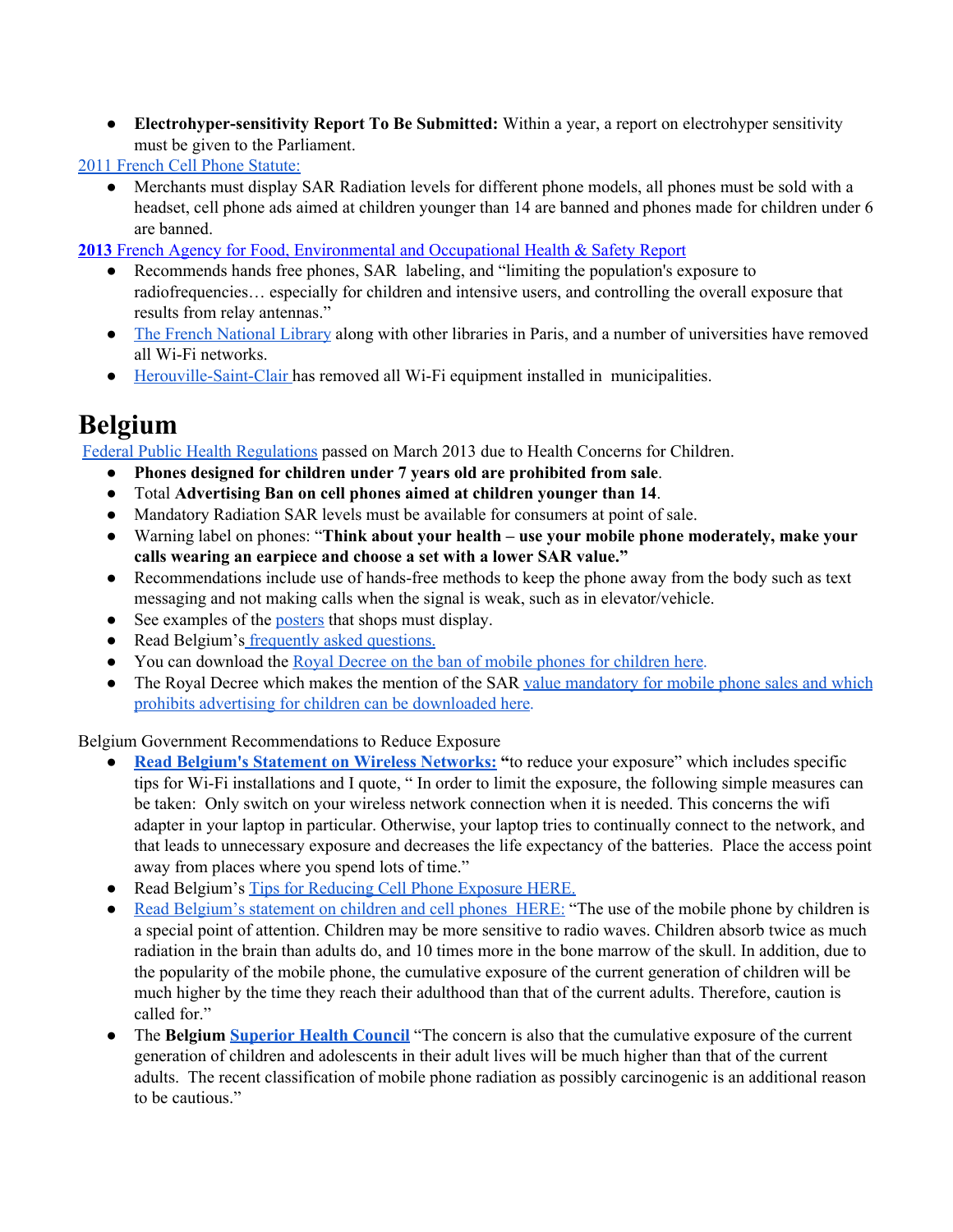Belgium Ghent [Municipality:](http://www.flanderstoday.eu/education/ghent-bans-wi-fi-pre-schools-and-day-care) Wireless internet is banned from spaces that cater to children between 0 and three: preschools and daycares to reduce exposure to microwave radiation. Read news [article](http://www.flanderstoday.eu/education/ghent-bans-wi-fi-pre-schools-and-day-care) about the ban here.

# **Spain**

- The [Parliament](http://www.tercerainformacion.es/spip.php?article74999) of Navarra voted to urge removal of WIFI in schools and to apply the precautionary principle in relation to exposure limits to electromagnetic fields whose boundaries have become "obsolete".
	- The Parliament voted to adopt a resolution which calls to implement the Parliamentary Assembly of the Council of Europe resolution 1815 of 2011, which recommends to "review the scientific basis for the standards of exposure to electromagnetic fields" and " set thresholds for levels of preventive long-term exposure in all indoor areas not exceeding 0.6 volts per meter ".
- The Vitoria City Council [unanimously](http://www.elmundo.es/pais-vasco/2015/09/26/5606c8eaca4741a7658b4590.html) approved a precautionary approach with wireless: Citizens will be informed of the location of wireless transmitters are in civic centers and municipal buildings. It is recommended that children's spaces such as playgrounds and family libraries, will be free of WiFi or have decreased wifi and wifi free zones will be established in playgrounds and building entrances.
- **The Basque Parliament** joined the resolution of the Parliamentary Assembly of Council of Europe in 2011, which warns of the "potential risk" of electromagnetic fields and their effects on the environment and urged the promotion of campaigns against "excessive use "mobile phones among children.In a statement, the parliamentary Aralar, Dani Maeztustated, "To protect children's health, recommends the implementation of information campaigns and portable devices that emit microwaves, and prioritizes the use of cable connections in schools."
- **City of Tarragona Municipal Government (Tarragona is a major city 100 kilometres south of Barcelona) approved the "Institutional Declaration of support for people with Central Sensitivity Syndromes"**
- 1. Carry out (with a yearly update) a diagnosis and census of those affected by CSS in the City of Tarragona, showing what is the actual situation and the specific needs of these patients and their families.
- 2. An intervention protocol for the staff of the Area of Services to Citizens of the Tarragona City Government to look after those with CSS- including a list of economic subsidies for food, first necessity elements, reduced water bill, and home help specific to the needs of these patients.
- 3. Housing protocol for people with CSS, especially those who have MCS and/or EHS, those threatened by eviction or those who are forced to leave their home. This protocol has to include a series of safe social housing (green/white spaces: free of xenobiotics and electromagnetic waves).
- 4. Create green/white spaces in all municipal buildings (free of xenobiotics and electromagnetic waves).
- 5. Eliminate, as much as possible, the use of pesticides in the whole of the municipality. In the case when this is not possible, establish a communication protocol to contact those affected and the press regarding the places and dates of the interventions with preventive advice.
- 6. Training for social workers and educators about CSS, its social, health and economic reality. Elaboration of information and education to increase the knowledge about these illnesses amongst the general population and of the city workers in particular, with the objective of diminishing the stigma that is now present regarding these illnesses.
- 7. Protocol for adapting working conditions of the municipal workers who have CSS with specific measures of support when having a flare up. These would be the measures: work schedule flexibility, encourage work from home through internet (teleworking), reserved parking spaces and include in the collective agreement not deduct the salary of the first 20 days of sick leave.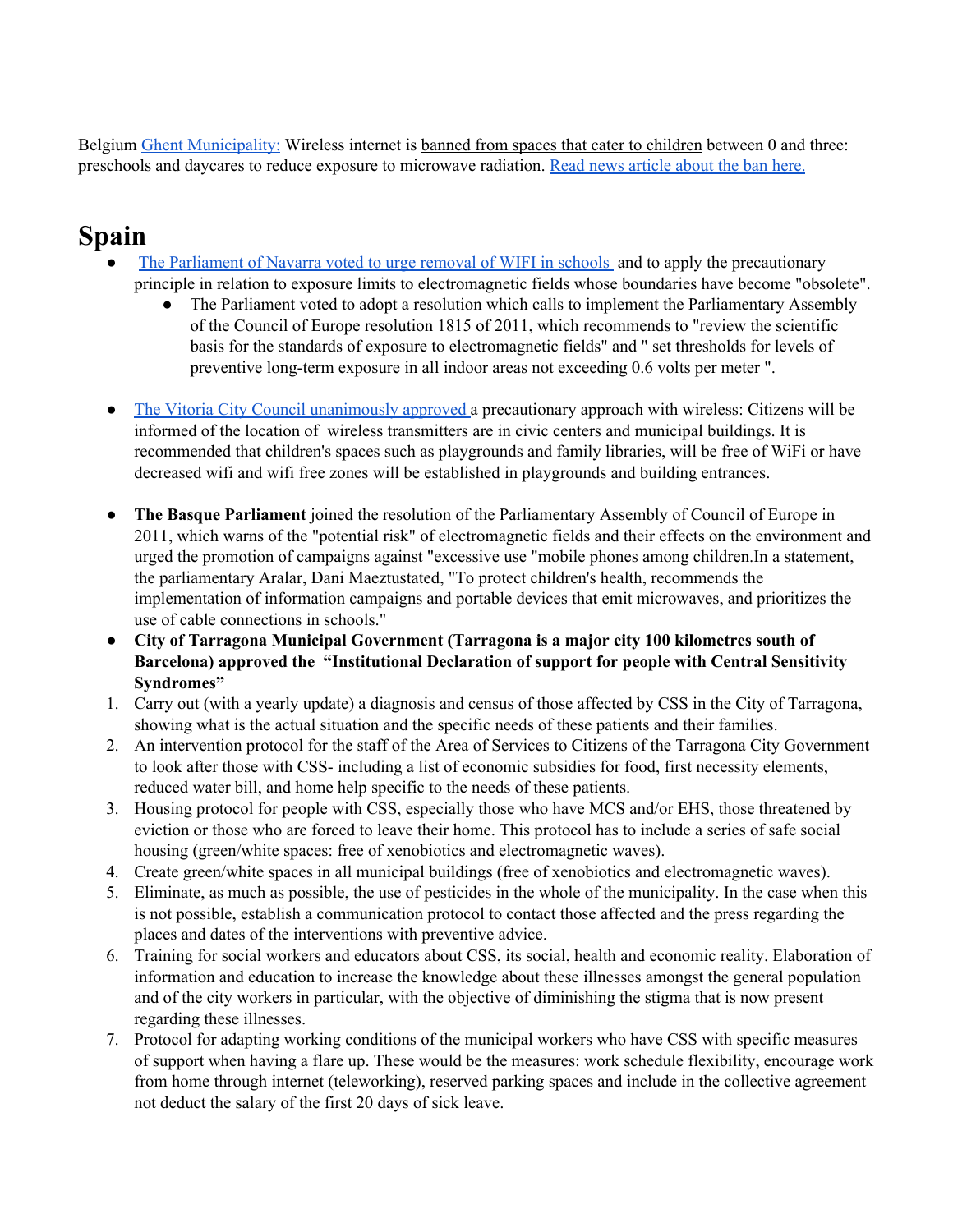8. Read the full article [detailing](https://afectadasporlosrecortessanitarios.wordpress.com/2015/11/29/good-news-first-rescue-plan-for-people-with-css/) the actions here.

# **Canada**

- **Canadian [Parliament](http://c4st.org/HESARecommendations) Standing Committee on Health of the House of Commons issued a report "Radio Frequency [Electromagnetic](http://c4st.org/HESARecommendations) Radiation and the Health of Canadians"** on June, 2015 after holding public hearings regarding Health Canada's Safety Code 6 recommended limits. They made 12 recommendations including an awareness campaign on reducing exposures, improved information collecting and policy measures regarding the marketing of radiation emitting devices to children under the age of 14, "in order to ensure they are aware of the health risks and how they can be avoided."
- **Health Canada offers "Practical Advice"** on reducing exposure to wireless radiation: 1. Limit the length of cell phone calls, 2. Replace cell phone calls with text, use "hands-free" devices and 3. Encourage children under the age of 18 to limit their cell phone usage. [Read](http://www.healthycanadians.gc.ca/recall-alert-rappel-avis/hc-sc/2011/13548a-eng.php) it here.
- **2015:** National Bill C-648 Introduced into the House Of [Commons,"](http://c4st.org/PMB)An Act Respecting the Prevention of Potential Health Risks From Radiofrequency Electromagnetic Radiation" would require manufacturers of all wireless devices to place specific health warning labels clearly on packaging, or face daily penalties /fines and/or imprisonment. Press Conference for Bill C-648 [Video.](https://www.youtube.com/watch?time_continue=72&v=jClEoMwQOn0)

# **Australia**

The Australian Radiation Protection and Nuclear Safety Agency has issued a Fact [Sheet](http://www.arpansa.gov.au/pubs/factsheets/ReduceExposure_wirelessDevices.pdf) titled *How to Reduce exposure from mobile phones and other wireless devices.*

- Reduce the risk from WiFi devices by "keeping them at a distance, for example placing the wireless router away from where people spend time", and "reducing the amount of time you use them".
- ARPANSA recommends that parents encourage their children to limit their exposure stating that "It is recommended that, due to the lack of sufficient data relating to children and their long term use of mobile phones, parents encourage their children to limit their exposure by reducing call time, by making calls where reception is good, by using hands-free devices or speaker options, or by texting." Read it [HERE.](http://www.arpansa.gov.au/mobilephones/index.cfm)

# **New Zealand**

#### Rotokawa School [implemented](https://www.facebook.com/933802370033560/posts/963008077112989/) steps to minimize RF Exposure on 2/2/201[6](https://www.facebook.com/pages/Rotorua-New-Zealand/108591779171708)

After concerns raised about e-learning by a small group of parents from the school, the principal has put some positive procedures in place as follows;

- Children will use ipads in flight mode
- Children using laptops and Chromebooks will work on the desk top
- Parents may request that their child use an Ethernet cord to access the internet
- Children are taught about the health precautions as part of their cyber citizenship
- Digital learning in the one to one Year  $5 & 6$  environment is kept to less than 2 hours per school day.
- The principal has also stated there are no plans to increase the existing Wi-Fi coverage at this stage.

# **Ital<sup>y</sup>**

Mayor of Borgofranco d'Ivrea has ordered Wi-Fi to be turned off in schools. "Mayor Livio Tola told the town's high school and elementary school to return to using cables to connect to the internet after reading that the electromagnetic waves given off by wireless routers were especially harmful to young children." Read the [newspaper](http://www.thelocal.it/20160108/italy-town-turns-off-school-wifi-over-health-concerns) article here. Read the News article here "Ivrea, The Mayor [Removes](http://torino.repubblica.it/cronaca/2016/01/07/news/il_sindaco_fa_togliere_il_wi-fi_dalla_scuola_potrebbe_essere_pericoloso_-130787972/) WiFi as it Could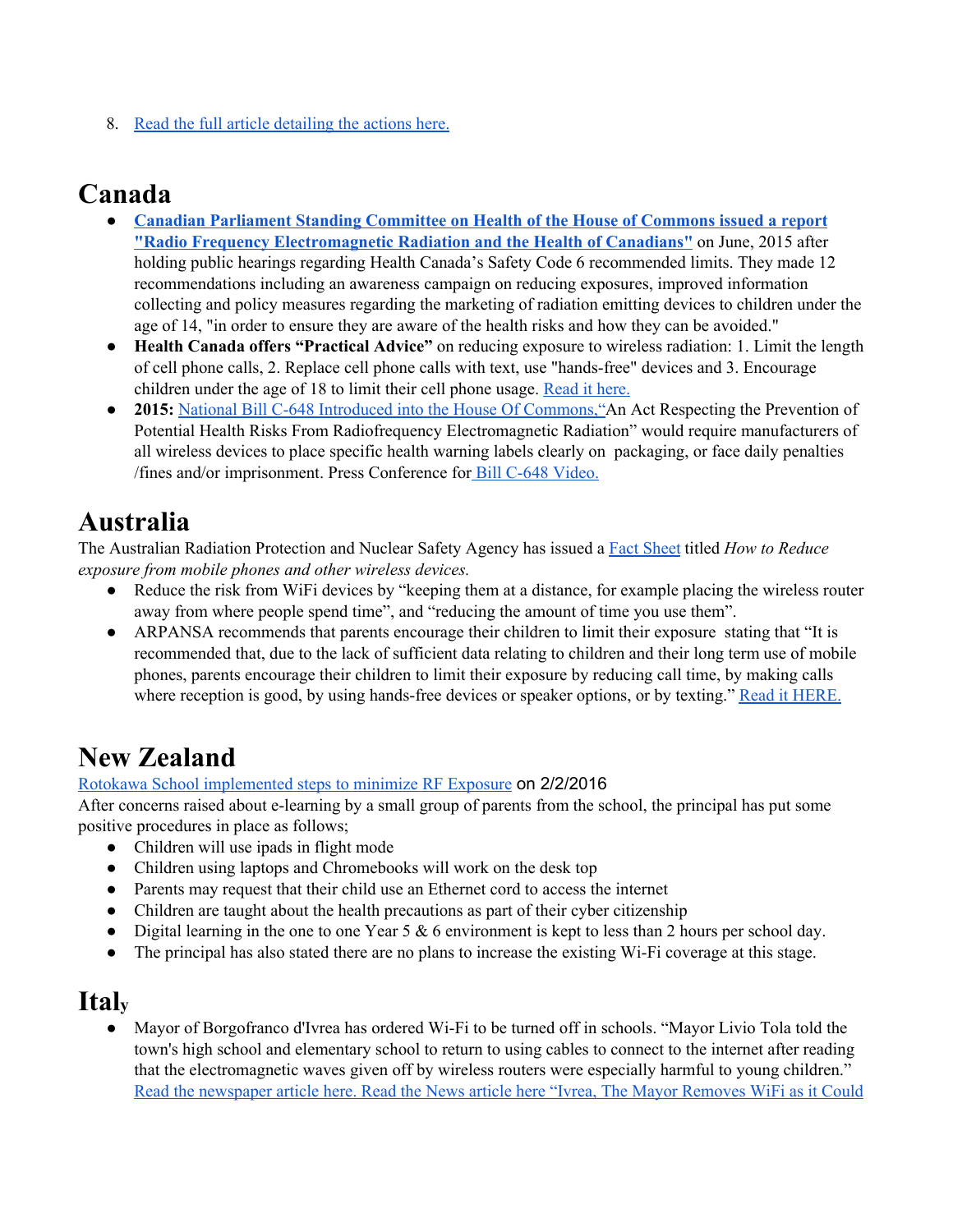Be [Dangerous".](http://torino.repubblica.it/cronaca/2016/01/07/news/il_sindaco_fa_togliere_il_wi-fi_dalla_scuola_potrebbe_essere_pericoloso_-130787972/)

- On June 10, 2015, the State Parliament of South Tyrol voted to allow the application of the [precautionary](http://kompetenzinitiative.net/KIT/KIT/progress-in-south-tyrol-applying-the-precautionary-principle/) [principle](http://kompetenzinitiative.net/KIT/KIT/progress-in-south-tyrol-applying-the-precautionary-principle/) mandating the state government to:
	- $\circ$  1. To replace existing wireless networks whenever possible with networks that emit less radiation at schools, preschools, hospitals, nursing homes, and other public facilities.
	- $\circ$  2. Establish a working group whose mandate it is to assess these new technologies and their exposure levels. With regard to wireless communication technologies, mobile Internet access, and public health, the working group shall clarify which technologies emit less radiation and provide sustainable technology options and
	- $\circ$  3. To start an education and awareness campaign that informs about possible health risks, especially regarding the unborn, infants, children, and adolescents and that develops guidelines for a safer use of cell phones, smartphones, and Wi-Fi […Discussion](http://www.landtag-bz.org/de/datenbanken-sammlungen/landtag.asp?archiv_action=4&archiv_article_id=502193) at the Plenary Session, 10 June 2015 (in [German\)](http://www.landtag-bz.org/de/datenbanken-sammlungen/landtag.asp?archiv_action=4&archiv_article_id=502193) ///////Official Files, [Resolutions](http://www2.landtag-bz.org/de/datenbanken/akte/angaben_akt.asp?pagetype=fogl&app=idap&at_id=346630&blank=Y) (in German) ////////[Previous](http://kompetenzinitiative.net/KIT/KIT/landtag-suedtirol-anhoerung-zu-den-auswirkungen-des-mobilfunks/) Hearing at the [Parliament](http://kompetenzinitiative.net/KIT/KIT/landtag-suedtirol-anhoerung-zu-den-auswirkungen-des-mobilfunks/) of South Tyrol, 29 April 2015 (in German)
- The Italian [Supreme](http://rt.com/news/italy-phone-causes-tumor-840/) Court ruled a man's brain tumor was caused by his cell phone use in 2012. The National Institute for Workmen's Compensation must compensate a worker with head tumor due to cell use. Read news article with [details](https://www.rt.com/news/italy-phone-causes-tumor-840/) here.
- A school In Lecce, Italy, "Istituto Comprensivo Alighieri- Diaz" banned wifi. Their two resolutions decided: a) to ban wifi in school and install a wired system for the use of internet and b) Reject the request of the local government (Municipality) to install an antenna on the school roof for the wireless signal providing for the "Wireless city" program. The resolution also asks the Municipality to install the antenna at a reasonable distance from school.Read the official [resolutions](https://www.albipretorionline.com/albopretorioPF3/frontend/atto.xhtml?codcli=SC26862&idatto=131721) number 1here and [Resolution](https://www.albipretorionline.com/albopretorioPF3/frontend/atto.xhtml?codcli=SC26862&idatto=131721) 2 Here.
- The Piemonte Region has adopted a resolution to limit EMF exposure, to limit the use of wifi in schools and be considerate to the problem of EHS people. Read [about](http://www.cr.piemonte.it/mzodgint/jsp/AttoSelezionato.jsp?ATTO=100500) it here.

# **Finland**

- The Radiation and Nuclear Safety Authority(STUK) website states that, 'The level of exposure to radiation from a mobile phone held next to user's ear can approach the exposure limits. *Never before have humans been exposed to equally strong sources of radiation in their living environments.* Identifying any health impacts is highly important because practically everybody uses a mobile phone today."
- "STUK recommends that unnecessary exposure to radiation from mobile phones be avoided. In particular, children's unnecessary exposure should be avoided as their life-long exposure will be longer than that of those who begin using mobile phone as adults and as only scant research exists on health effects to children."
- Read STUK [Recommendations](http://www.stuk.fi/web/en/topics/mobile-telephones-and-base-stations/how-to-reduce-your-exposure) to Reduce cell phone exposure HERE: Use a hands free [device,](http://www.stuk.fi/web/en/topics/mobile-telephones-and-base-stations/how-to-reduce-your-exposure) don't use phones [reception](http://www.stuk.fi/web/en/topics/mobile-telephones-and-base-stations/how-to-reduce-your-exposure) is poor, the phone should be kept on a table or similar location instead of in the user's [pocket.](http://www.stuk.fi/web/en/topics/mobile-telephones-and-base-stations/how-to-reduce-your-exposure)
- Read a news [article](http://yle.fi/uutiset/authority_recommends_restricting_childrens_use_of_mobiles/466353) from 2009 when STUK first recommended restricting the use of mobile phones by children.

# **Israel**

The Israeli Government created the public education webpage National Information Ctr for [Non-Ionizing](http://www.tnuda.org.il/) [Radiation](http://www.tnuda.org.il/) [The](http://cms.education.gov.il/EducationCMS/Applications/Mankal/EtsMedorim/3/3-6/HoraotKeva/K-2013-3-3-6-11.htm) Israeli Ministry Of [Education](http://cms.education.gov.il/EducationCMS/Applications/Mankal/EtsMedorim/3/3-6/HoraotKeva/K-2013-3-3-6-11.htm) has issued guidelines limiting WiFi and cell [phone](http://www.haaretz.com/business/knesset-backs-bill-requiring-cell-phones-to-bear-health-hazard-warning-1.415677#.T0-qY-dnfqM.twitter) use in schools.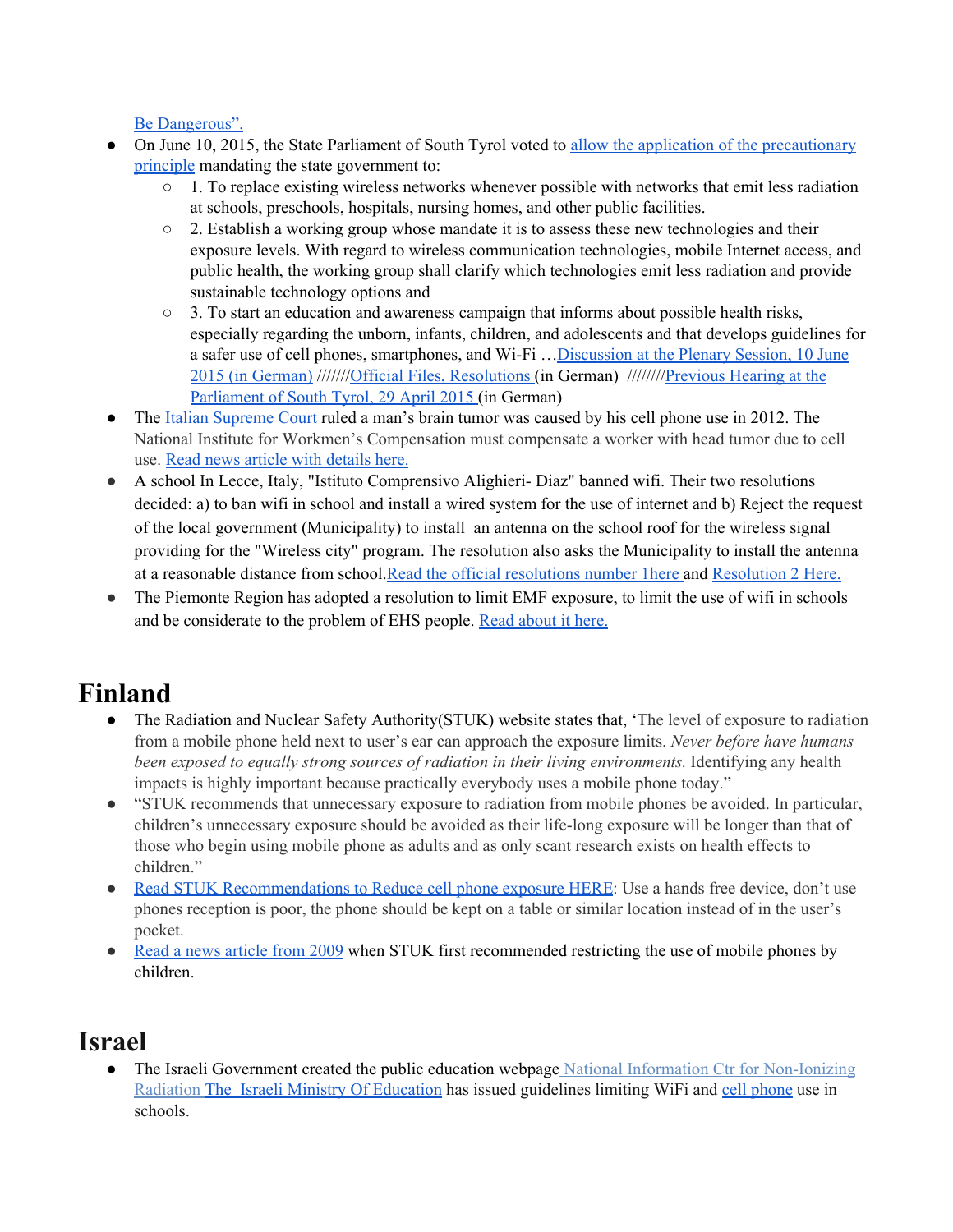- Preschool through 2nd grade have banned the use of wireless networks. In third and fourth grade class internet is restricted to 3 hours per week.
- A hard wired direct cable connection is required if the teacher has a computer in the class.
- Magnetic fields below 4 mG are being reduced in schools representing the government's position that international guidelines are NOT protective of children.
- The Israeli [Supreme](http://www.emfacts.com/2013/07/the-israeli-supreme-court-ordered-the-israeli-government-to-investigate-the-number-of-children-currently-suffering-from-ehs/) Court ordered the Israeli government to reply on ceasing Wifi installations
- In third and fourth grade class internet is restricted to 3 hours per week.
- The [Education](http://bit.ly/1nEPSes) Ministry has instructed all schools to perform radiation tests.
- Israel's Minister of Health Rabi Litzman [stated](http://www.timesofisrael.com/stop-wi-fi-in-schools-deputy-health-minister-implores/) that he supports a ban on Wi-Fi in schools.
- A hard wired direct cable connection is required if the teacher has a computer in the class.

Read the official [ISRAEL](http://nebula.wsimg.com/76023f6c1afa37f38fdabe8facbefd91?AccessKeyId=045114F8E0676B9465FB&disposition=0&alloworigin=1) 2015 RF Safety Report with actions being taken to reduce EMF.

The Ministry of Health published [Environmental](http://www.health.gov.il/publicationsfiles/bsv_sviva2014e.pdf) Health in Israel 2014 which states that "Precautions should be strictly enforced with regard to children, who are more sensitive to developing cancer." and that "wireless communication networks in schools be reduced." The Health Ministry recommends "sensible use of cellular and wireless technology, including: considering alternatives like landline telephones, use of a speaker while talking on a cellphone, and refraining from installing the base of wireless phones in a bedroom, work room, or children's room." The Report states that "Findings in Israel clearly indicated a link between cellphone use for more than 10 years and the development of tumors in the salivary glands, particularly among people who held the telephone on the same side where the tumor developed and individuals in the highest category of exposure (heavy use in rural areas)."

> ● Linda S. Birnbaum, Director, USA National Institute of Environmental Health Sciences and National Toxicology Program wrote in the Israeli Report final chapter that, " If some of the studies turn out to be harbingers of things to come, we may have major health consequences from the nearly ubiquitous presence of wireless equipment."

### **Switzerland**

- **The Switzerland Federal Office for the Environment** FOEN has a [webpage](http://www.bag.admin.ch/themen/strahlung/00053/00673/03570/index.html?lang=en) on Wi-Fi which states "caution should be exercised primarily when using devices held close to the body, such as laptops, PDAs and Internet telephones.." and gives recommendations on how to reduce exposure including turning the Wi-Fi off when not in use, installing the access point one metre away from places where you work, sit or rest for long periods of time and keeping laptops off laps.
- **The Switzerland Federal Office for the Environment** FOEN has a [webpage](http://www.bag.admin.ch/themen/strahlung/00053/00673/04265/index.html?lang=en) on Cell [Phones](http://www.bag.admin.ch/themen/strahlung/00053/00673/04265/index.html?lang=en) [w](http://www.bag.admin.ch/themen/strahlung/00053/00673/04265/index.html?lang=en)hich details ways to reduce mobile phone radiation. FOEN also has additional EMF factsheets on various EMF sources including on baby [monitors](http://www.bag.admin.ch/themen/strahlung/00053/00673/03012/index.html?lang=en) where they state that "it is **advisable to reduce the infant's exposure to emissions as far as possible."**
- **The 2015 Environmental Report Chapter 17 on Electrosmog** states "Effects can also be detected for weak radiation intensity. For example, weak high-frequency radiation can alter electric brain activity and influence brain metabolism and blood flow. Whether these effects have an impact on health is still unclear" and recommends the precautionary principle to reduce risk "Because major gaps still exist in our knowledge about the health impacts of long-term exposure to weak non-ionising radiation, the adopted protective strategy should be pursued consistently." [Read](http://issuu.com/bundesamt-fuer-umwelt-bafu/docs/environment_switzerland_2015) it here.
- [Switzerland](http://www.bafu.admin.ch/publikationen/publikation/01739/index.html?lang=de) FOEN 2012 Radiation of radio [transmitters](http://www.bafu.admin.ch/publikationen/publikation/01739/index.html?lang=de) and Health "*In view of the fact that there are gaps* in the available data, the absence of proof of health risks does not automatically also mean proof of their *absence. From the scientific point of view, a cautious approach in dealing with non-ionising radiation is still called for. There remains a need for extensive research into the potential long-term effects"*
- *●* The [Governing](http://safeschool.ca/Evidence__Switzerland.html) Council of Thurgau Canton 2008 "The Governing Council recommends for schools to forgo the use of wireless networks when the structural makeup of a given school building allows for a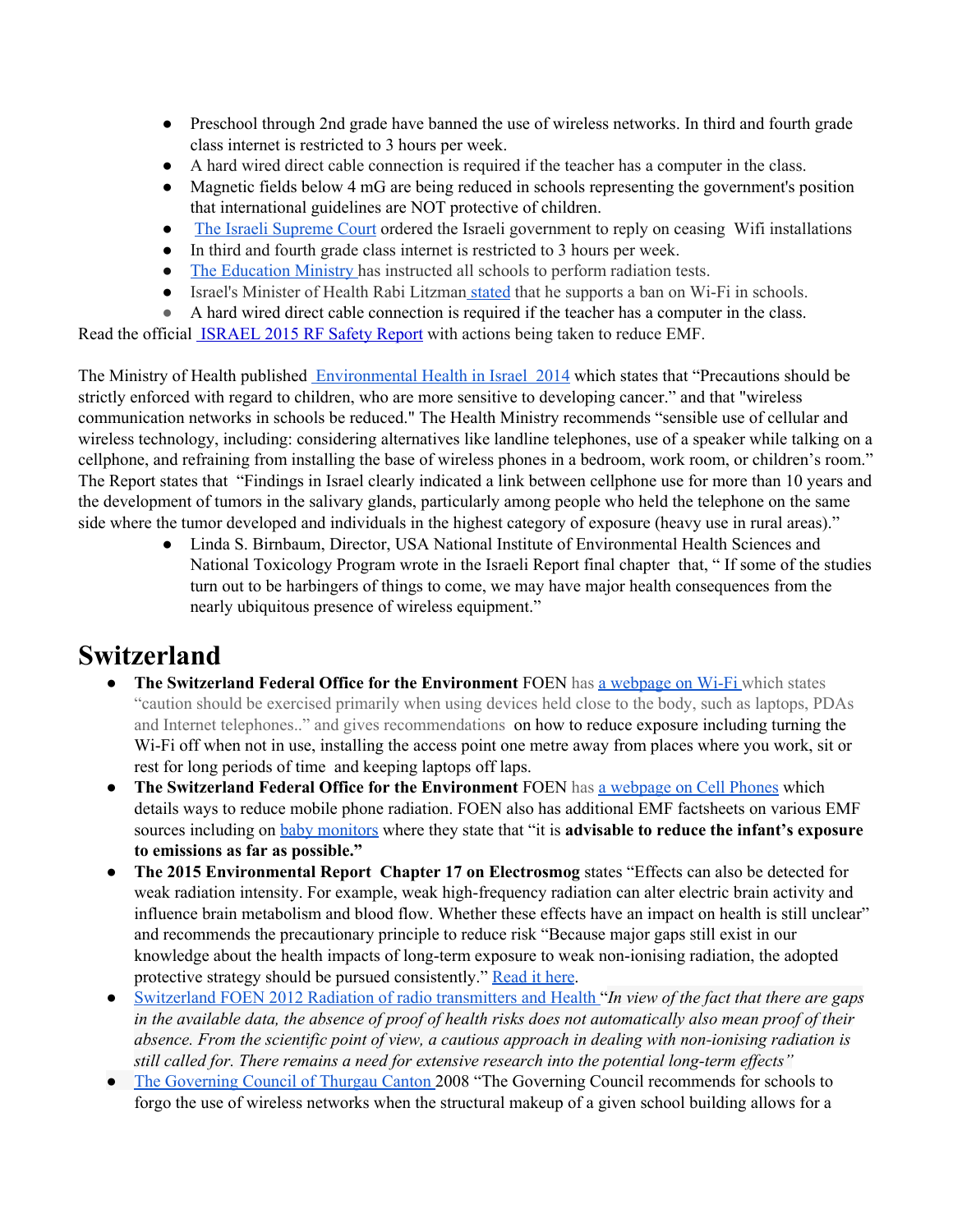wired network." Read a letter by the [Council](http://www.magdahavas.com/wordpress/wp-content/uploads/2010/09/German_Swiss_Wifi_In-Schools_Warn.pdf) here.

### **Germany**

- **●** The Federal Office for Radiation Protection (FORP) provides tips for reducing radiation exposure to smartphones, tablets and wireless devices stating, "*Since long term effects could not be sufficiently examined up to now the Federal Office for Radiation Protection (BfS) recommends to keep exposures to these fields as low as reasonably achievable."* **Read the [precautionary](http://www.bfs.de/EN/topics/emf/mobile-communication/mobile-communication_node.html) advice here.**
- **●** The FORP recommends landline phone instead of mobile phone base stations and that schools should not connect wirelessly to the internet. **Read a 2015 [statement](http://www.welt.de/gesundheit/article137612666/Bundesamt-warnt-Schulen-vor-WLAN-Netzen.html?fb_action_ids=976658322393159&fb_action_types=og.recommends&fb_ref=top.right) her[e.](http://www.welt.de/gesundheit/article137612666/Bundesamt-warnt-Schulen-vor-WLAN-Netzen.html?fb_action_ids=976658322393159&fb_action_types=og.recommends&fb_ref=top.right)**
- **● See their poster "Less radiation when [Telephoning"](https://www.bfs.de/SharedDocs/Downloads/BfS/DE/broschueren/unterricht-mobilfunk/Poster-Weniger-Strahlung.html) here.**
- The German Federal [Ministry](http://translate.google.com/translate?hl=en&sl=de&u=http://www.icems.eu/docs/deutscher_bundestag.pdf&prev=/search%3Fq%3DThe%2BGerman%2BFederal%2BMinistry%2Bfor%2BRadiation%2BProtection%2B%255BDas%2BBundesamt%2Bf%25C3%25BCr%2BStrahlenschutz%255D%2Brecommends,%2Bthat%2Bin%2Bview%2Bof%2Bthe%2Bregulated%2Blimits%2Bsupplementary%2Bprecautionary%2Bmeasures%2Bsuch%2Bas%2Bwired%2Bcable%2Balternatives%2Bare%2Bto%2Bbe%2Bpreferred%2Bto%2Bthe%2BWLAN%2Bsystem%2BAlso%2Bthe%2Bquestion%2Babout%2Bthe%2Bage-dependent%2Benergy%2Babsorption%2Band%2Benergy%2Bdistribution%2Bhas%2Bnot%2Byet%2Bbeen%2Bsatisfactorily%2Banswered.%2BThis%2Bstatement%2Bled%2Bthe%2BBavarian%2BLandtag%2Bto%2Bissue%2Ba%2Brecommendation%2Bto%2Bschools%2Bin%2Bwhich%2Bthe%2Bschools%2Bare%2Bcalled%2Bupon%2Bto%2Bavoid%2BWLAN,%2Bif%2Bpossible.%26client%3Dfirefox-a%26hs%3DL7e%26rls%3Dorg.mozilla:en-US:official%26channel%3Dsb) for Radiation Protection stated in 2007, "supplementary precautionary" measures such as wired cable alternatives are to be preferred to the WLAN system." See original German Bundestag document [here,](http://dip21.bundestag.de/dip21/btd/16/061/1606117.pdf) and an English translation [here.](http://www.icems.eu/docs/deutscher_bundestag.pdf)
- [Bavaria:](http://www.magdahavas.com/wordpress/wp-content/uploads/2010/09/German_Swiss_Wifi_In-Schools_Warn.pdf) [T](http://c4st.org/news/item/wifi-in-schools/no-wlan-frankfurt-bavaria-salzburg.html)he State Ministry of Education and Cultural Affairs: "For precautionary reasons the Federal Office for Radiation Protection recommends for schools that if a wireless network is used to place its components in suitable locations and to prefer the use of wired network solutions whenever possible." In 2007 Parliament recommendation to all schools to *not* install wireless LAN networks.
- [Frankfurt:](http://omega.twoday.net/stories/3974159/) "In Frankfurt's schools there will be no wireless networks in the short or mid term. The Local Education Authority did not wish to conduct a "large scale human experiment," said Michael Damian, spokesperson of the Head of the School Department Jutta Ebeling.

### **Austria**

No Wi-Fi in Salzberg Schools: "The official advice of the Public Health [Department](http://c4st.org/news/item/wifi-in-schools/no-wlan-frankfurt-bavaria-salzburg.html) of the Salzburg Region is not to use WLAN and DECT in Schools or Kindergartens." -Gerd Oberfeld, MD.

• The Austrian Medical Society has issued cell phone safety [guidelines](http://ehtrust.org/wp-content/uploads/2012/12/Viennese-Cell-Phone-Warnings.pdf) stating that cell phones should be used for as short of a time as possible and that children under 16 should not use cell phones at all. They also state that "wireless LAN leads to high microwave exposure".

#### **January 2016 Update: Vienna Medical Association has issued new Ten Cell Phone Guidelines.** They are:

- 1. Make calls as short and little as possible use a landline or write SMS. Children and teenagers under 16 years old should carry cell phones *only for emergencies!*
- 2. Distance is your friend- Keep the phone away from body during connection of Phone. Pay attention to the manufacturer's safer distance recommendation in the manual, keep a distance during the call set-up from the head and body. Take advantage of the built-in speakerphone or a headset!
- 3. When using headsets or integrated hands-free, do not position mobile phones directly on the body special caution applies here for pregnant women. For men, mobile phones are a risk to fertility if Mobile is stowed in Trouser pockets. Persons with electronic implants (pacemakers, insulin pumps et cetera) must pay attention to distance. Unless otherwise possible, use coat pocket, backpack or purse.
- 4. Not in vehicles (car, bus, train) calls without an external antenna, the radiation in the vehicle is higher. In addition, you will be distracted and you bother in public transport the other passengers!
- 5. During the car when driving should be an absolute ban on SMS and internetworking the distraction leads to self-endangerment and endangering other road users!
- 6. Make calls at home and at work via the fixed corded (not wireless) network Internet access via LAN cable (eg via ADSL, VDSL, fiber optic) no Radiation, is fast and secure data transfer. Constant radiation emitters like DECT cordless telephones, WLAN access points, data sticks and LTE Home base stations (Box, Cube etc.) should be avoided!
- 7. Go offline more often or use Airplane mode Remember that for functions such as listening to music,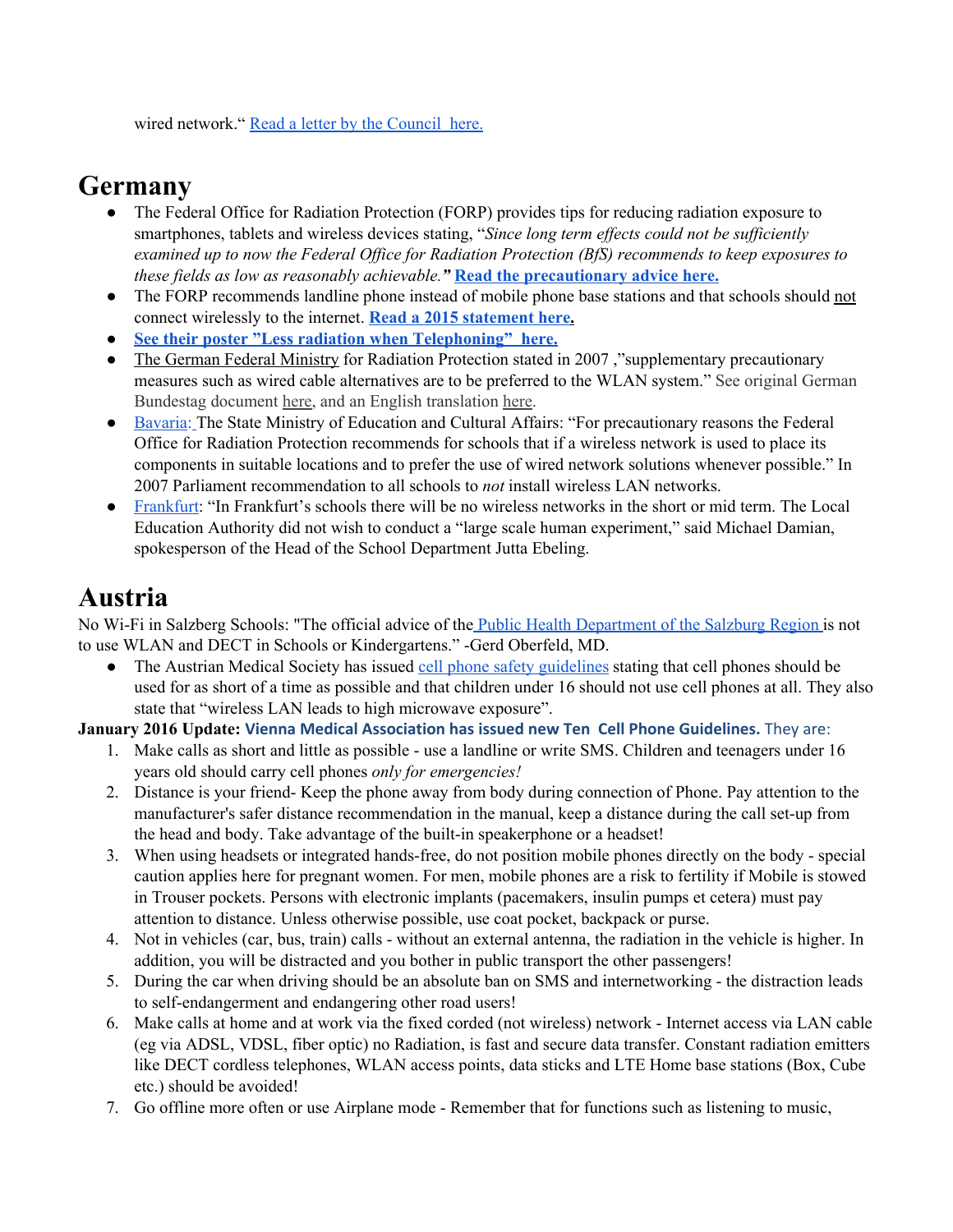camera, alarm clock, calculator or offline games an internet connection is not always required!

- 8. Fewer apps means less radiation Minimize the number of apps and disable the most unnecessary background services on your smartphone. Disabling "Mobile services" / "data network mode" turns the smartphone again into a cell phone. You can still be reached, but avoid a lot of unnecessary radiation by background traffic!
- 9. Avoid Mobile phone calls in places with poor reception (basement, elevator etc) as it increases transmission power. Use in poor reception Area a headset or the speakerphone!
- 10. For buyers of mobile phones, Look out for a very low SAR value and an external antenna connection! Read the Press release (in German): [http://www2.aekwien.at/1964.py?Page=1&id\\_news=8972](http://www2.aekwien.at/1964.py?Page=1&id_news=8972) See The Poster (in German): <http://www.aekwien.at/aekmedia/Medizinische-Handy-Regeln.pdf>

# **India**

2012 The Ministry of Communications and Information Technology issued new EMF [guidelines](http://www.pib.nic.in/newsite/erelease.aspx?relid=87152) with new Exposure Limits *lowered to 1/10 of the ICNIRP level, and* SAR labeling on phones.

- Official [guidelines](http://www.dot.gov.in/sites/default/files/Precautionary%20Guidelines%20for%20mobile%20Users.pdf) *Precautionary Guidelines for mobile users*: 1. Keep distance Hold the cell phone away from body to the extent possible. 2. Use a headset (wired or Bluetooth) to keep the handset away from your head. 3. Do not press the phone handset against your head. Radio Frequency (RF) energy is inversely proportional to the square of the distance from the source -- being very close increases energy absorption much more. 4. Limit the length of mobile calls. 5. Use text as compared to voice wherever possible. 6. Put the cell phone on speaker mode. 7. If the radio signal is weak, a mobile phone will increase its transmission power. Find a strong signal and avoid movement – Use your phone where reception is good. 8. Metal  $\&$ water are good conductors of radio waves so avoid using a mobile phone while wearing metal-framed glasses or having wet hair. 9. Let the call connect before putting the handset on your ear or start speaking and listening – A mobile phone first makes the communication at higher power and then reduces power to an adequate level. More power is radiated during call connecting time. 10. If you have a choice, use a landline (wired) phone, not a mobile phone. 11. When your phone is ON, don't carry it in chest/breast or pants pocket. When a mobile phone is ON, it automatically transmits at high power every one or two minutes to check (poll) the network. 12. Reduce mobile phone use by children as a younger person will likely have a longer lifetime exposure to radiation from cell phones. 13.People having active medical implants should preferably keep the cell phone at least 15 cm away from the implant.
- The [Parliamentary](http://indialegalonline.com/mobile-menace/) Standing Committee on Science & Technology, Environment & Forests issued a report in the Rajya Sabha on July 23, 2015, recommending "indigenous methodology and techniques to check the alarming increase in radiation from radio-active signals, RF and Electro-magnetic Fields (EMFs)." The committee said "Indians were more prone to risk from radiations as compared to Europeans because of their low body mass index (BMI) and low fat content. Therefore, comprehensive scientific studies must be conducted to "conclusively establish the level of risks and adverse health effects of electromagnetic radiation (EMR) of cell towers".
- 2013: [Supreme](http://articles.economictimes.indiatimes.com/2012-11-28/news/35408877_1_mobile-towers-cell-towers-s-israni) Court of India upheld the High Court of the State of Rajasthan decision to remove all cell towers from the vicinity of schools, hospitals and playgrounds because of radiation "hazardous to life." Two hundred and four mobile towers installed on the school premises of Rajasthan have been removed in compliance.
- The Ministry of Communications and Information Technology has developed an EMF [webpage.](http://www.dot.gov.in/access-services/journey-emf)
- Zilla Parishad orders removal of all [cellphone](http://timesofindia.indiatimes.com/city/pune/Zilla-Parishad-orders-removal-of-cellphone-towers-near-schools-in-district/articleshow/45768561.cms) towers near schools citing exposure to "harmful radiation".
- **Municipal [Corporation](http://www.hindustantimes.com/mumbai/bmc-bans-mobile-towers-at-parks-playgrounds/story-Wwc9tjtcFPyTxWMyP2Y1OJ.html) of Greater Mumbai**, the civic body that governs the capital city o[f](https://en.wikipedia.org/wiki/Mumbai) [Mumbai](https://en.wikipedia.org/wiki/Mumbai) i[n](https://en.wikipedia.org/wiki/Maharashtra) [Maharashtra](https://en.wikipedia.org/wiki/Maharashtra)([India'](https://en.wikipedia.org/wiki/India)s richest municipal organization) in 2016 in its new policy on mobile towers, no longer allows cell towers on playgrounds, recreational grounds, gardens and parks.
- Read a [Document](http://nebula.wsimg.com/a7fa8546759043f1e5ede8159f91092f?AccessKeyId=045114F8E0676B9465FB&disposition=0&alloworigin=1) prepared by Dr. Sharma, Sr. Deputy Director of the Indian Council of Medical Research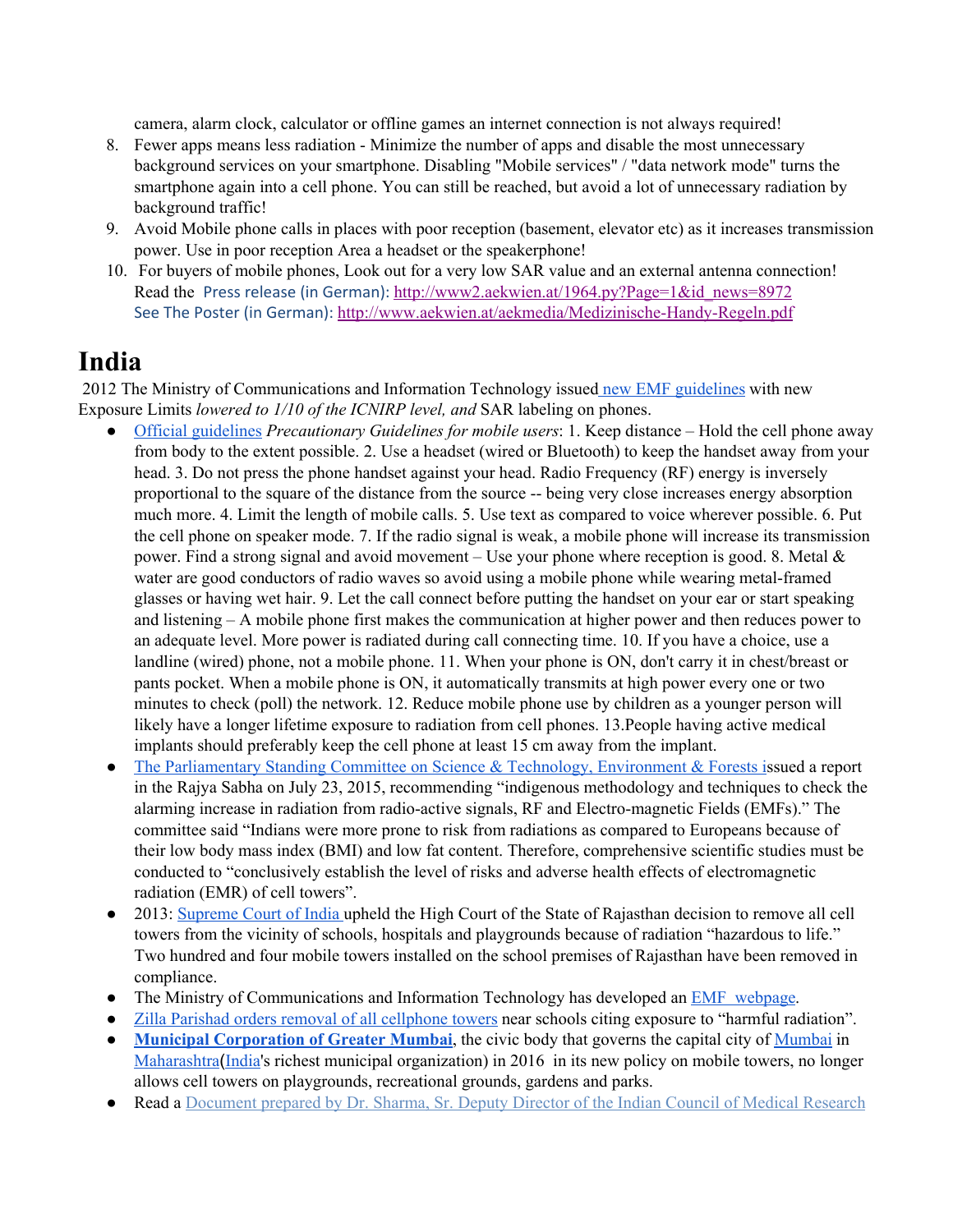on Indian [Research](http://nebula.wsimg.com/a7fa8546759043f1e5ede8159f91092f?AccessKeyId=045114F8E0676B9465FB&disposition=0&alloworigin=1) Studies.

• See the Colorful graphic created by the Government Ensuring . Safety of rom online in Mobile Towers and [Handsets](http://www.dot.gov.in/sites/default/files/Annexures/advertisement_0.pdf)

### **Russia**

- The Russian National Committee on [Non-Ionizing](https://docs.google.com/file/d/0B1KQ639Tc1Z9TTg2WGxpTlRvb2M/edit?pli=1) Radiation Protection in *ELECTROMAGNETIC FIELDS FROM MOBILE PHONES: HEALTH EFFECT ON CHILDREN AND TEENAGERS* has repeatedly [warned](https://www.youtube.com/watch?v=5CemiJ-yIA4&feature=youtu.be) about electromagnetic radiation impacts on children and recommended WiFi not be used in schools.
- **Official Recommendations:** The Russian Federation specifically advises that those under the age of 18 should not use a mobile phone at all, recommends low- emission phones; and requires the following: on-device labelling notifying users that it is a source of RF-EMF, user guide information advising that ''it is a source of harmful RF-EMF exposure'' and the inclusion of courses in schools regarding mobile phones use and RF-EMF exposure issues. "Thus, for the first time in the human history, children using mobile telecommunications along with the adult population are included into the health risk group due to the RF EMF exposure."
	- "In children, the amount of so-called stem cells is larger than in adults and the stem cells were shown to be the most sensitive to RF EMF exposure."
	- "It is reasonable to set limits on mobile telecommunications use by children and adolescents, including ban on all types of advertisement of mobile telecommunications for children."

Decision of Russian National Committee on [Non-Ionizing](http://www.radiationresearch.org/pdfs/rncnirp_children.pdf) Radiation Protection 2008, "Children and Mobile Phones: The Health of the Following Generations is in Danger"

# **European [Environment](http://www.independent.co.uk/environment/green-living/eu-watchdog-calls-for-urgent-action-on-wifi-radiation-402539.html) Agency**

- The EEA's issued 2013 *Late Lessons From Early Warnings: Chapter 12: Mobile phone use and brain tumour risk: early warnings, early actions?* which concludes that " Precautionary actions now to reduce head exposures, as pointed out by the EEA in 2007, and many others since, would limit the size and seriousness of any brain tumour risk that may exist. Reducing exposures may also help to reduce the other possible harms..." [Read](http://www.eea.europa.eu/publications/late-lessons-2/late-lessons-chapters/late-lessons-ii-chapter-21) it here.
- 2011 David Gee, EEA Senior Advisor on Science, Policy and Emerging Issues stated in a press release that "We recommend using the precautionary principle to guide policy decisions in cases like this. This means that although our understanding is incomplete, this should not prevent policy makers from taking preventative action.**"** [Read](http://www.eea.europa.eu/highlights/health-risks-from-mobile-phone) it here.
- 2009 EEA Recommendations based on current evidence (2009) The evidence is now strong enough, using the precautionary principle, to justify the following steps: 1. For governments, the mobile phone industry, and the public to take all reasonable measures to reduce exposures to EMF, especially to radio frequencies from mobile phones, and particularly the exposures to children and young adults who seem to be most at risk from head tumours.
- 2009
- 2007 Professor Jacqueline McGlade, the EEA's executive director issued a statement that "Recent research and reviews on the long-term effects of radiations from mobile telecommunications suggest that it would be prudent for health authorities to recommend actions to reduce exposures, especially to vulnerable groups, such as children." [Read](http://www.independent.co.uk/environment/green-living/eu-watchdog-calls-for-urgent-action-on-wi-fi-radiation-402539.html) it here.
- ●

# **United Kingdom**

The UK National Health Service offers specific [Recommendations](http://www.nhs.uk/Conditions/Mobile-phone-safety/Pages/Risks.aspx) for to reduce cel phone radiation exposure to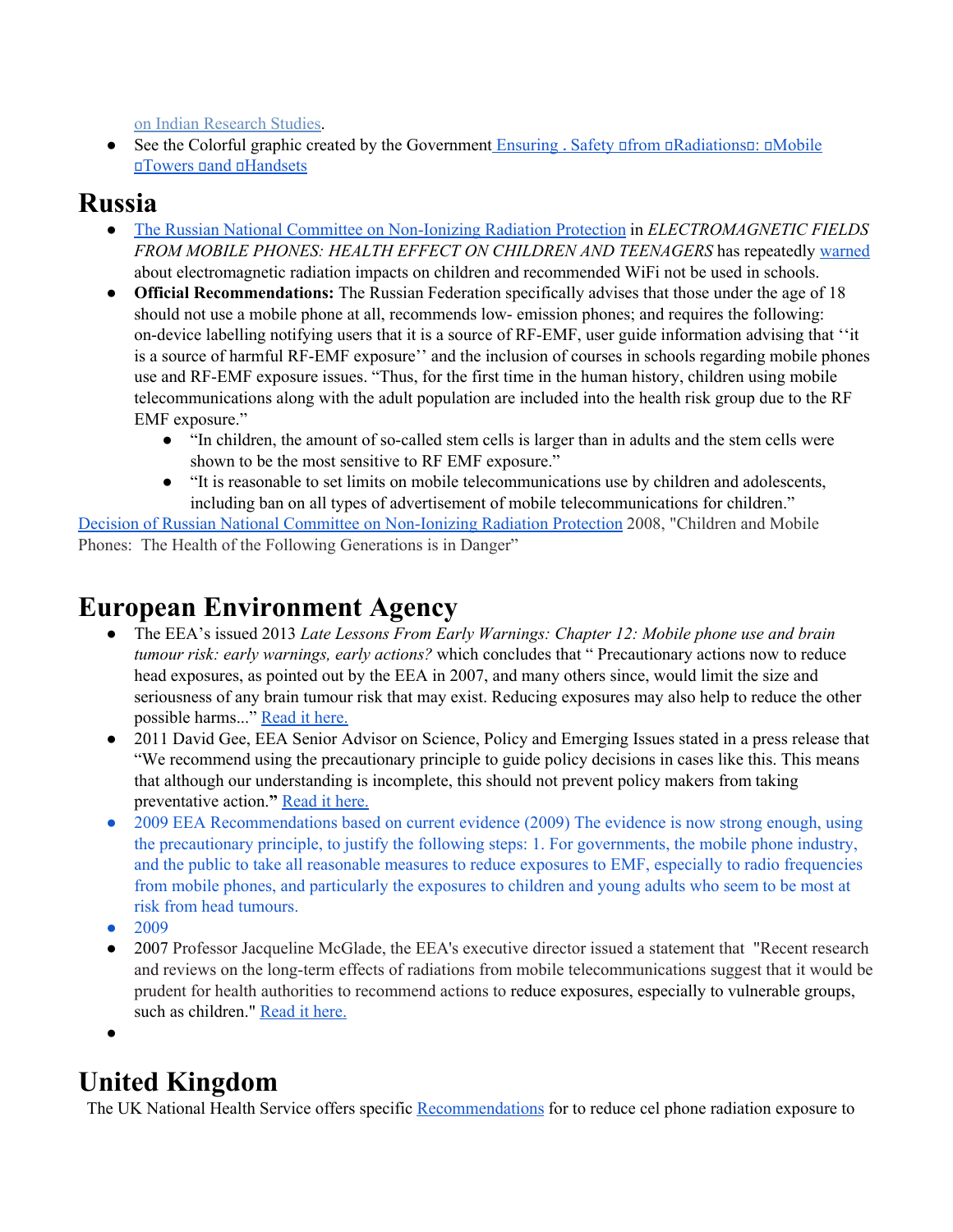children as "children are thought to be at higher risk of health implications" and "Government advice is to be on the safe side and limit mobile phone use by children." Read [Recommendations](http://www.nhs.uk/Conditions/Mobile-phone-safety/Pages/Risks.aspx) here. [Read](http://www.nhs.uk/Conditions/Mobile-phone-safety/Pages/QA.aspx#biological-reasons) a Q and A here.

- "Children should only use mobile phones for essential purposes and keep all calls short. "
- For the public they have "recommendations to help lower any potential long-term risks" which include keeping calls short, keep phone away from the body on standby mode, only use it when the reception is strong and use a phone with an external antenna.
- 2002 The [Stewart](http://www.mthr.org.uk/documents/meetings/nov_2002/speaker_abstracts/w_stewart.pdf) Report commissioned by the UK Government found that exposure to RF radiation below guidelines has not been "proven" to cause adverse health effects but it is not possible to say "that exposure to RF radiation, even at levels below national guidelines, is totally without potential adverse health effects" as "there is some scientific evidence which suggests that there may be biological effects and gaps in knowledge justify a precautionary approach to the use of mobile phone technologies until much more detailed and scientifically robust information on any health effects becomes available."

# **Cyprus**

Officially recommends that for children at home and School "Be Precautionary reducing exposure to phones, Wi-Fi and other wireless devices." states the The Cyprus National Committee on [Environment](http://in-cyprus.com/mobile-devices-could-harm-kids/) and Child Health after [announci](http://in-cyprus.com/mobile-devices-could-harm-kids/)ng in October 2015 that it wants to err on the side of caution, warning the public that using mobile devices could be potentially harmful to children. Stella Michaelidou, President of the ECH, states that society should respond by taking precautions because "Documentation of other potential and more serious biological side effects are on the tip of an emerging iceberg." This stance was documented in a recent news article that [quotes](http://in-cyprus.com/mobile-devices-could-harm-kids/) [Michaelidou](http://in-cyprus.com/mobile-devices-could-harm-kids/) stating that "multiple and frequent exposure to this kind of radiation, which falls below the acceptable levels of thermal effects, pose a health risk to a developing embryo." and children who use their mobile phone more frequently face a higher risk at having a weaker memory, attention deficit disorder, and similar issues.

- Watch a public information video up on the The Cyprus National Committee on Environment and Child Health website about children and wireless radiation here [https://www.youtube.com/watch?v=996vzcCYCnE](https://www.youtube.com/watch?v=H43IKNjTvRM&feature=youtu.be)
- See the 12/2015 Powerpoint Slide Presentation by the President of the Commission, Dr. Stella Kanna Michaelides on EMFs by [clicking](http://www.cyprus-child-environment.org/images/media/assetfile/Press%20conf_Dr%20SKM_web.pdf) here and Dr Michalis Tornaritis on media use by [clicking](http://www.cyprus-child-environment.org/images/media/assetfile/Dr%20Tornaritis.pdf) here.
- See the [Commissions](http://www.cyprus-child-environment.org/images/media/assetfile/electromagnetic_booklet_FINAL%20FINAL.pdf) brochure on reducing the risks to children from exposure to the Non Ionizing Radiation (mobile phones, Wi-Fi, tablets, etc.).
- The The National Committee on Environment and Children's Health Website Information on EMFs can be acessed at <http://www.cyprus-child-environment.org/easyconsole.cfm/id/324>
- Watch the President of the National Committee " Environment and health of the child" presents the issue of Electromagnetic radiation and its effects on children's health <https://www.youtube.com/watch?v=DatZGSq3bL4>
- Watch the president of the National Committee "Environment and Child Health" with Professor Loukas Margaritis speaking in a news piece. https://www.youtube.com/watch?v=WumF2qOUKrU

# **Taiwan**

In 2015 the government *Updated their* Protection of Children and Youths Welfare and Rights Act to ban cell phones for young children. [Read](http://www.teensafe.com/blog/fined-not-monitoring-taiwans-new-parenting-penalty/) it here.

- Complete ban on children under the age of two from using electronic devices such as iPads, televisions and smartphones.
- Parents can be fined NT\$50,000 (about \$1600 US Dollars)
- The new law also states that parents must ensure that under-18s only use electronic products for a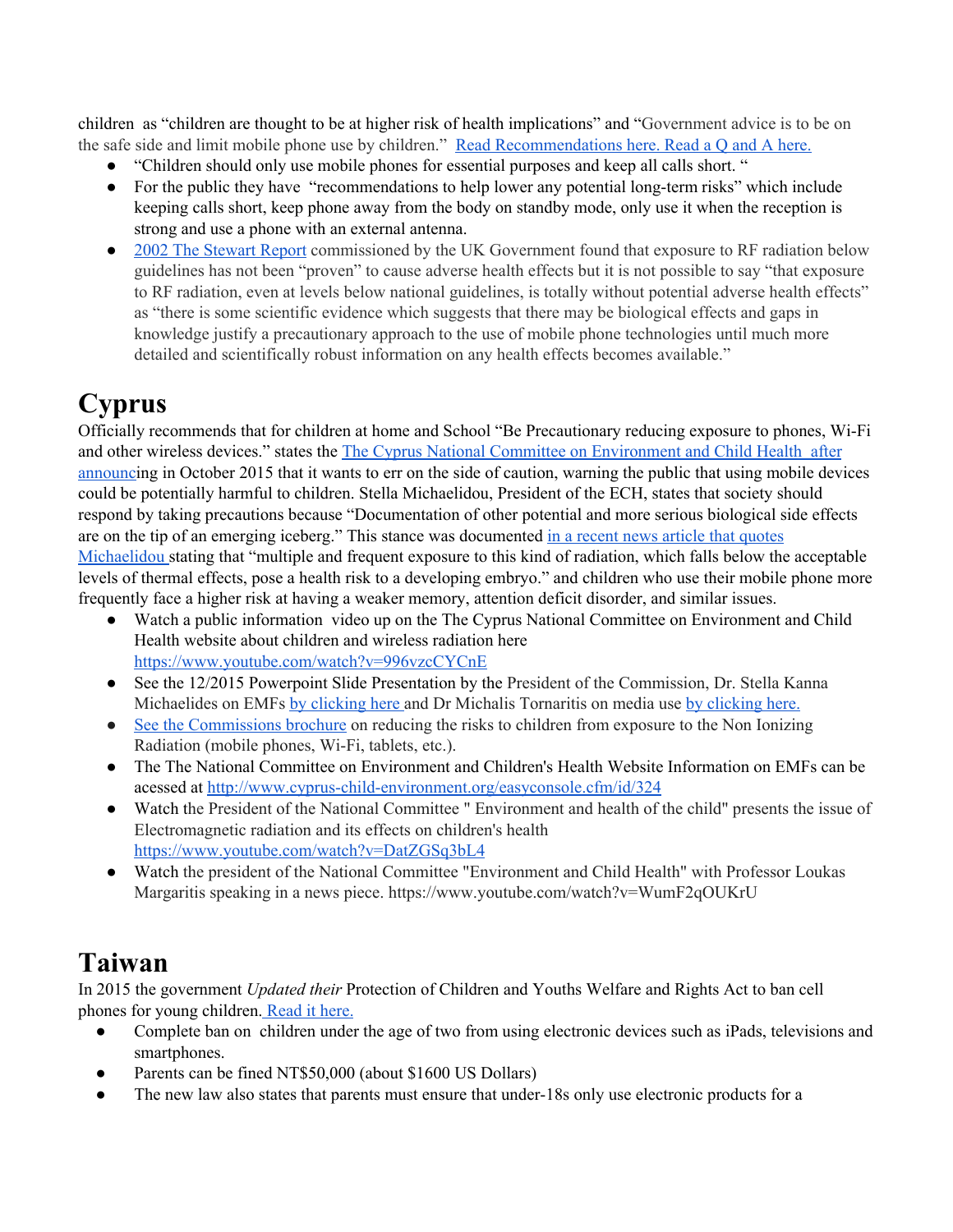'reasonable' length of time.

# **European Parliament**

**[Resolution](http://assembly.coe.int/nw/xml/XRef/Xref-XML2HTML-en.asp?fileid=17994&) 181[5:](http://assembly.coe.int/nw/xml/XRef/Xref-XML2HTML-en.asp?fileid=17994&) In 2011 The Parliamentary Assembly of the Council of Europe issued** *The Potential Dangers of Electromagnetic Fields and Their Effect on the Environment.* 

*A call to European governments to "take all reasonable measures" to reduce exposure to electromagnetic fields* "particularly the exposure to children and young people who seem to be most at risk from head tumours." The Resolution calls for member states to:

- Implement "information campaigns about the risk of biological effects on the environment and human health, especially targeting children and young people of reproductive age. "
- "Reconsider the scientific basis for the present standards on exposure to electromagnetic fields set by the International Commission on Non-Ionising Radiation Protection, which have serious limitations, and apply ALARA principles, covering both thermal effects and the athermic or biological effects of electromagnetic emissions or radiation."

*"For children in general, and particularly in schools and classrooms, give preference to wired Internet connections, and strictly regulate the use of mobile phones by schoolchildren on school premises."* [Read](http://assembly.coe.int/nw/xml/XRef/Xref-XML2HTML-en.asp?fileid=17994&) [Resolution](http://assembly.coe.int/nw/xml/XRef/Xref-XML2HTML-en.asp?fileid=17994&) 1815

Read the 2009 Resolution: Health concerns associated with [electromagnetic](http://www.europarl.europa.eu/sides/getDoc.do?pubRef=-//EP//NONSGML+TA+P6-TA-2009-0216+0+DOC+PDF+V0//EN) fields calling for a review of the issue.

### **United States**

Legislation has been introduced at the state and national level. Some Communities have issued proclamations, resolutions and and started initiatives to inform the public of wireless health issues.

#### **2014 California, Berkeley:** May 12, 2015 Berkeley Adopted the Cell Phone "Right to Know" [Ordinance](http://www.saferemr.com/2014/11/berkeley-cell-phone-right-to-know.html) on a

[Unanimous](http://www.saferemr.com/2014/11/berkeley-cell-phone-right-to-know.html) Vote. Berkeley is the first city in the nation to require cell phone retailers to provide those who purchase a new phone an informational fact sheet which informs buyers to read the user manual to learn the cell phone's minimum separation distance from the body. The text states:

> "The City of Berkeley requires that you be provided the following notice: To assure safety, the Federal Government requires that cell phones meet radio frequency (RF) exposure guidelines. If you carry or use your phone in a pants or shirt pocket or tucked into a bra when the phone is ON and connected to a wireless network, you may exceed the federal guidelines for exposure to RF radiation. Refer to the instructions in your phone or user manual for information about how to use your phone safely." Full text [here.](http://bit.ly/Bklyordinance.)

**2014 New York: Wireless Router Labeling in all Suffolk Public [buildings:](https://www.newsday.com/long-island/suffolk/wireless-routers-to-get-warning-signs-at-suffolk-county-buildings-1.9674333)** 12/2014 The Suffolk County Legislature passed legislation to require all county buildings to post notices that wireless routers are in use such as, "Notice: Wireless technology in use." The resolution, sponsored by Legis. William Spencer (a physician), warns that every wireless device emits radio frequency radiation or microwave radiation. It notes that studies "that have looked at the effects of low-level RFR radiation on human cells and DNA have been inconclusive." Read [Press](http://grassrootsinfo.org/pdf/prsuffolkwireless.pdf) [Release.](http://grassrootsinfo.org/pdf/prsuffolkwireless.pdf)

**2015 NEW Massachusetts** proposed MA [Senate](https://malegislature.gov/Bills/189/Senate/S1222) Bill 1222: An Act creating a special commission to study the health impacts of electromagnetic fields and Bill [H2007:](https://malegislature.gov/Bills/189/House/H2007) An Act relative to a special commission to study electric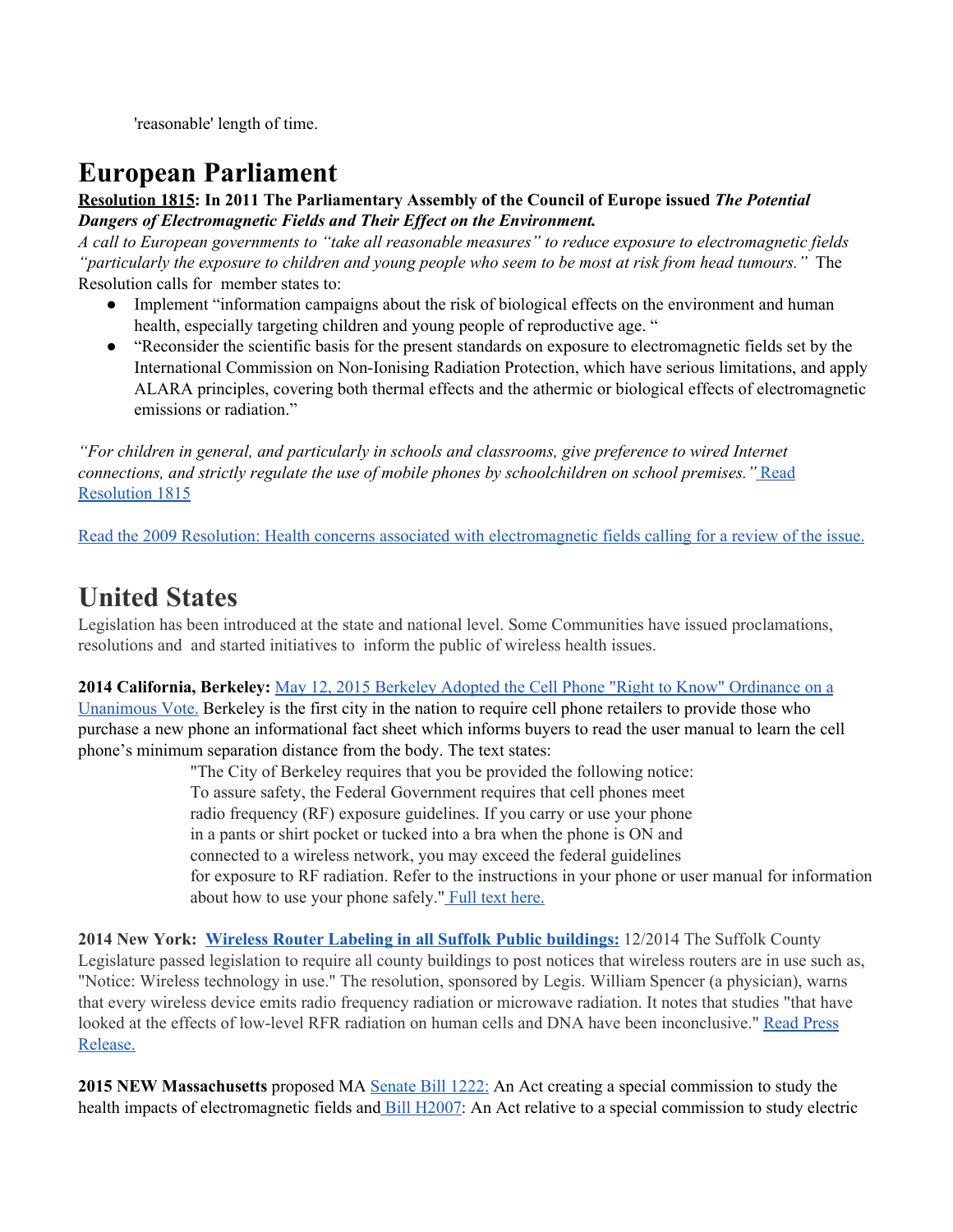and magnetic fields. *Bills Still in Process as of August,2015.* Watch a view of the [statehouse](https://vimeo.com/134411701) briefing on RF here.

**2015 Nassau County will have a proposed Wireless Router Labeling Act** that would place visible warning signs in all county buildings and facilities where a wireless router is located.. Please read recent [coverage](http://www.theislandnow.com/great_neck/legislation-eyed-for-wireless-routers-in-nassau-county-buildings/article_24023694-3142-11e5-9924-cbbcf422243f.html) of the initiative [here.](http://www.theislandnow.com/great_neck/legislation-eyed-for-wireless-routers-in-nassau-county-buildings/article_24023694-3142-11e5-9924-cbbcf422243f.html)

**2014 Maryland, Greenbelt:** The [Greenbelt](http://www.releasewire.com/press-releases/maryland-city-votes-unanimously-to-alert-citizens-to-the-health-risks-of-cell-phonewireless-radiation-and-to-oppose-cell-towers-on-school-grounds-564985.htm) Maryland City Council voted **[unanimously](http://www.releasewire.com/press-releases/maryland-city-votes-unanimously-to-alert-citizens-to-the-health-risks-of-cell-phonewireless-radiation-and-to-oppose-cell-towers-on-school-grounds-564985.htm)** on [November](http://www.releasewire.com/press-releases/maryland-city-votes-unanimously-to-alert-citizens-to-the-health-risks-of-cell-phonewireless-radiation-and-to-oppose-cell-towers-on-school-grounds-564985.htm) 24, 2014 to do the following:

1. Alert citizens about the fine print warnings and possible health risks of cell phones and wireless devices By sharing the Environmental Health Trusts 10 Steps to Safe Tech and Doctors Advice on Cell Phones Brochure in City health fairs and city centers.

2. To send the FCC Chairman a letter urging the adoption of "radiation standards that will protect human health and safety."

3. To oppose cell towers on school grounds and write a letter to the local school board and County Executive.

**2012 Wyoming: Jackson Hole issued a [Proclamation](http://electromagnetichealth.org/electromagnetic-health-blog/jackson-wy-proclamation/) of Cell Phone Awareness** which cites concern over long term health effects as well as the increased risk that the radiation poses to children.

**2012 Florida: Pembroke Pines, passed Resolutio[n](http://www.scribd.com/doc/128700575/pembroke-pines) [3362](http://www.scribd.com/doc/128700575/pembroke-pines)**  expressing the City's "Urgent Concerns" about Wireless Radiation and Health and which encourages citizens to read their manuals and presents information on how to reduce exposure by using a headset or speakerphone. Jimmy Gonzalez, an attorney who had developed brain cancer after heavy cell use, initially petitioned the Commission. Watch the Video of his powerful [testimony](https://www.youtube.com/watch?v=DIlOVJd0lA8&feature=youtube_gdata) here.

**2010 California, San Francisco:** Cell Phone Radiation (How to Reduce [Exposures\)](http://www.sfenvironment.org/article/safer-practices/using-cell-phones-safely) Webpage launched. Answers on how to reduce [exposures](http://www.sfenvironment.org/solution/is-there-a-way-to-use-my-cell-phone-and-reduce-my-exposure-to-radiofrequency-energy) to cell phone radiation. The City developed a poster, factsheets and display stickers with public health information.

**2010 California: Burlingame California City Council** voted to include cell phone safet[y](http://www.burlingame.org/gcsearch.aspx?q=cell%2520phones%2520) [guidelines](http://www.burlingame.org/gcsearch.aspx?q=cell%2520phones%2520) in their Healthy Living in Burlingame initiative (WHO classification and consumer precautions).

**2010 Maine, Portland** :Mayor Mavodenes, Jr. declared October "Cell Phone Awareness Month"

# **US Proposed Legislation**

**2012 National Law** The Cell [Phone](https://www.govtrack.us/congress/bills/112/hr6358) Right to Know Act H.R. 6358 was introduced receiving strong **s**upport from many organizations including the American Academy of Pediatrics. (AAP Letter here.) This legislation called for labels on mobile devices at point of sale, a comprehensive national research program to study whether exposure to wireless devices causes adverse biological effects directed by NIEHS and the EPA and exposure level regulation.

2014 The [Maine](http://www.mainelegislature.org/legis/bills/bills_126th/billtexts/HP071102.asp) LD 1013 **"The Wireless Information Act"** passed the State Senate and House but then failed to pass the second vote. The Bill requires manufacturer's information on radio-frequency exposure be visible on the outside of the cell phone's product packaging.

**The San Francisco Cell Phone Right to Know [Ordinance](http://www.capitol.hawaii.gov/session2014/bills/SB2571_.htm)** was signed in 2011 requiring cell phone retailers to distribute an educational sheet created by the San Francisco Department of Environment that explains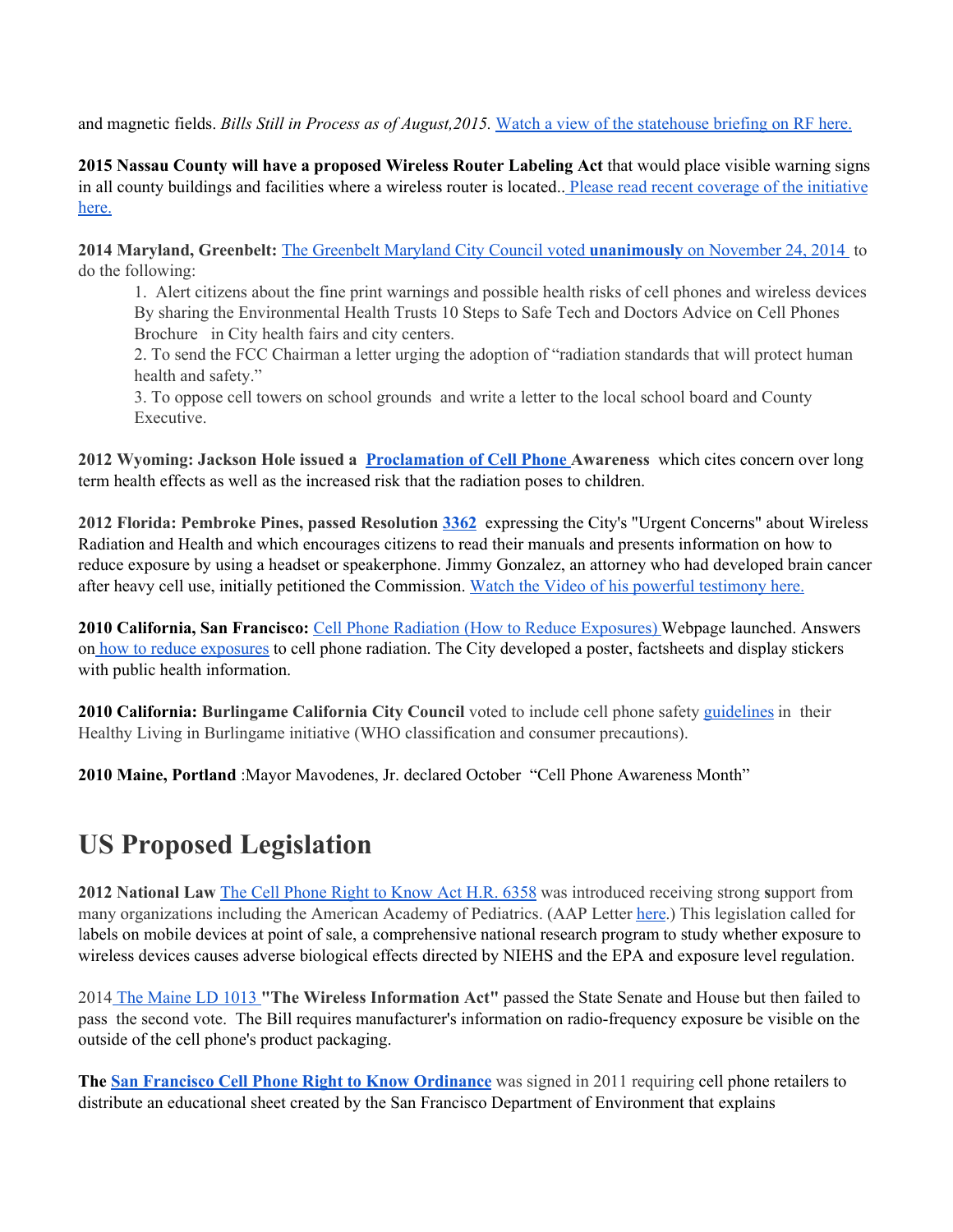radiofrequency emissions from cell phones and how consumers can minimize their exposure. The CTIA sued the city and settled with the City to block implementation of the Ordinance in exchange for a waiver of attorneys' fees. The City Cell Phone [Radiation](http://www.sfenvironment.org/article/safer-practices/using-cell-phones-safely) Webpage remains online.

**2015 Oregon HB 3350: This proposed legislation** directs the Department of Education to prepare statement that discloses potential health risks of wireless technology and requires public and private schools to distribute statement to employees and parents of students. It declares an emergency effective July 1, 2015. [Read](http://nebula.wsimg.com/e6638f3b755fc4834a01f1319faf9fbd?AccessKeyId=045114F8E0676B9465FB&disposition=0&alloworigin=1) the Bill here.

**2015 Oregon HB 3351:** This proposed legislation states that cell phones must have a visible written label that advises consumers of possible risks and steps that consumers can take to reduce the risk of radio-frequency radiation exposure from cellular telephone use. [Read](http://nebula.wsimg.com/7fa789013c7994936d0e85bce69b9a0f?AccessKeyId=045114F8E0676B9465FB&disposition=0&alloworigin=1) it here.

**2014 [Hawaii](http://www.capitol.hawaii.gov/session2014/bills/SB2571_.htm) Senate Bill SB 2571** was introduced calling for a warning label encouraging consumers to follow the enclosed product safety guidelines to reduce exposure to radiation that may be hazardous to their health.

**SB [932](http://www.cnet.com/news/california-senate-to-consider-cell-phone-radiation-bill/) California:** This 2011 legislation would have required retailers to include notices on product packaging that cell phones emit radio frequency (RF) energy. A second notice would be posted at the point of sale when purchasing online or in a physical store.

**[HM](http://www.nmlegis.gov/Sessions/11%20Regular/final/HM032.pdf) 32, New Mexico:** This 2011 proposed law request the Department of Health and the Department of Environment to study and review all available literature and reports on the effects of cell phone radiation on human health.

**HB [1408](http://www.legis.state.pa.us/cfdocs/billinfo/BillInfo.cfm?syear=2011&sind=0&body=H&type=B&bn=1408) Pennsylvania:** This 2011 proposed law would require warning labels on cell phones "to inform all citizens about possible health dangers that have been linked to microwave radiation that is emitted by cellular telephones and the steps that can be taken to mitigate those dangers, especially as they relate to children and pregnant women."

● Dr. Ronald B. Herberman, former director of the University of Pittsburgh Cancer Institute (UPCI) and the UPMC Cancer Center offered testimony at a PA House Democratic Policy Committee hearing. CBS Local coverage of hearing [HERE.](http://philadelphia.cbslocal.com/2011/09/01/pennsylvania-lawmakers-hold-philadelphia-hearing-on-cell-phone-safety-labels/) Philadelphia Tribune News coverage [Here.](http://www.phillytrib.com/news/business/debating-cell-phone-safety/article_84d4beb5-2f5f-5fc1-9fe2-f581e6b332d9.html)

**SB [679](http://www.wweek.com/portland/blog-26436-new_bill_would_require_health_warning_labels_on_cell_phones.html) Oregon:** This 2011 proposed law would require warning labels for all new cell phones and cell phone packaging. [Watch](https://www.youtube.com/watch?v=l9O7PN7DCzk) a news video about the law here.

# **Schools Worldwide Removing the WiFi/Taking Action**

2016:Mayor of [Borgofranco](http://www.thelocal.it/20160108/italy-town-turns-off-school-wifi-over-health-concerns) d'Ivrea orders Wi-Fi to be turned off in schools. "Mayor Livio Tola told the town's high school and elementary school to return to using cables to connect to the internet after reading that the electromagnetic waves given off by wireless routers were especially harmful to young children." [Read](http://www.thelocal.it/20160108/italy-town-turns-off-school-wifi-over-health-concerns) the [newspaper](http://www.thelocal.it/20160108/italy-town-turns-off-school-wifi-over-health-concerns) article here. Read the News article here "Ivrea, The Mayor Removes WiFi as it Could Be [Dangerous".](http://torino.repubblica.it/cronaca/2016/01/07/news/il_sindaco_fa_togliere_il_wi-fi_dalla_scuola_potrebbe_essere_pericoloso_-130787972/) 2016: Istituto [Comprensivo](https://www.albipretorionline.com/albopretorioPF3/frontend/atto.xhtml?codcli=SC26862&idatto=131721) Alighieri- Diaz in Lecce Italy has banned wifi. Their two resolutions decided: a) to ban wifi in school and install a wired system for the use of internet and b) Reject the request of the local government (Municipality) to install an antenna on the school roof for the wireless signal providing for the "Wireless city"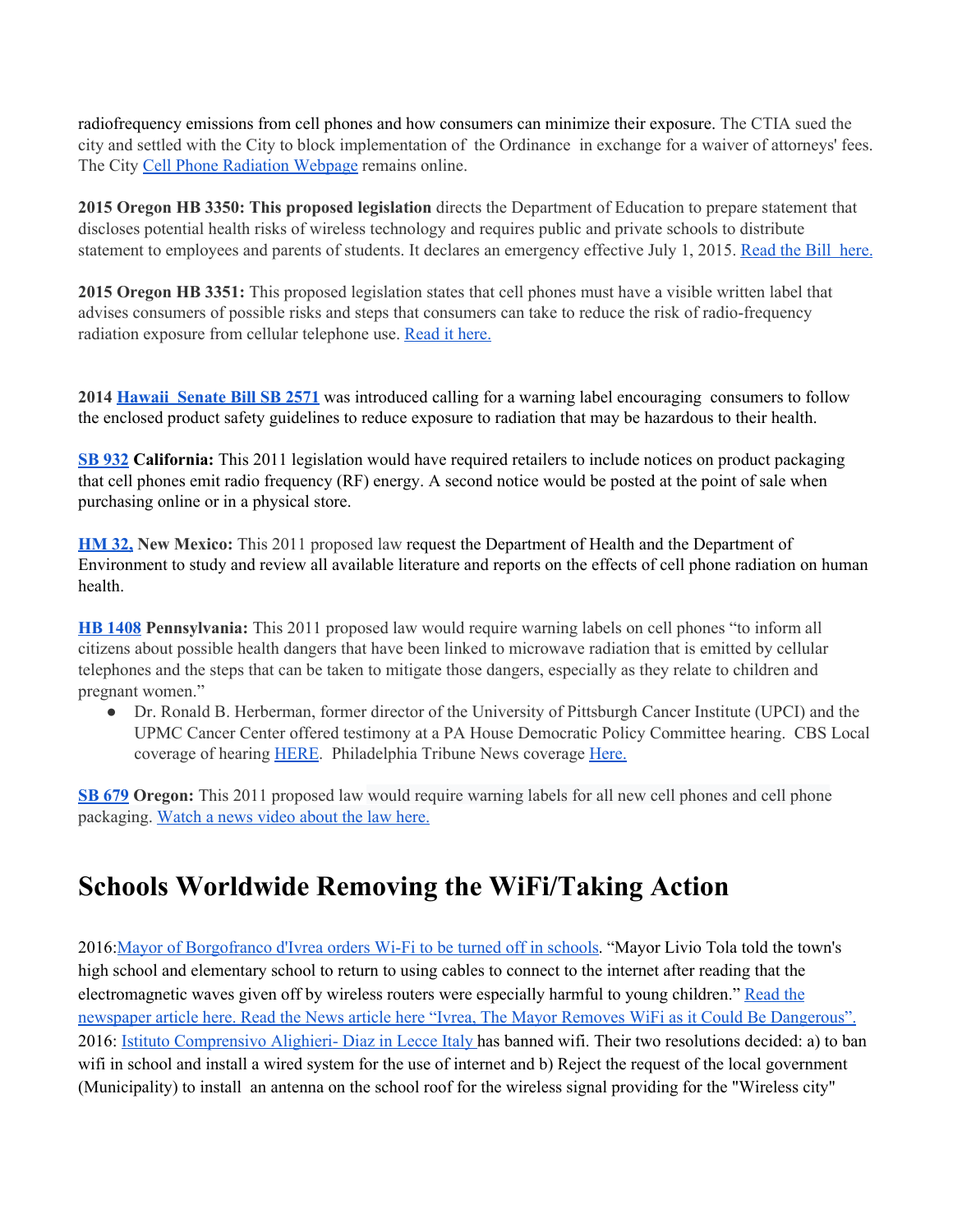program. The resolution also asks the Municipality to install the antenna at a reasonable distance from school[.Read](https://www.albipretorionline.com/albopretorioPF3/frontend/atto.xhtml?codcli=SC26862&idatto=131721) the official [resolutions](https://www.albipretorionline.com/albopretorioPF3/frontend/atto.xhtml?codcli=SC26862&idatto=131721) number 1 here and [Resolution](https://www.albipretorionline.com/albopretorioPF3/frontend/atto.xhtml?codcli=SC26862&idatto=131721) 2 Here.

2015: Ashland Public [Schools,](http://ashland.wickedlocal.com/article/20150727/NEWS/150727029) Mass (USA): "Best Practices" to turn the WiFi off when not in use, [Download](http://nebula.wsimg.com/e775775c00c459aafaa98ec808eaed63?AccessKeyId=045114F8E0676B9465FB&disposition=0&alloworigin=1) [Slides](http://nebula.wsimg.com/e775775c00c459aafaa98ec808eaed63?AccessKeyId=045114F8E0676B9465FB&disposition=0&alloworigin=1) Video of parent who [initiated](https://www.youtube.com/watch?v=WdnmMt9iiyE) this. Video of school board [member](https://www.youtube.com/watch?v=13JM5f-1Q0g) discussing the process. Read [Magazine](http://issuu.com/localtownpages/docs/2015_8_ashland/15?e=2040944/14450006&utm_source=October+13%2C+2015+general+newsletter&utm_campaign=Oct+13%2C+2015+general+newsletter&utm_medium=email) article on [Ashland's](http://issuu.com/localtownpages/docs/2015_8_ashland/15?e=2040944/14450006&utm_source=October+13%2C+2015+general+newsletter&utm_campaign=Oct+13%2C+2015+general+newsletter&utm_medium=email) Decision Here.

**2015:** St. Cajetanus School, Belgium: Wired Internet installed and wireless removed.

2015: Washington Waldorf School, Maryland, USA: Removed Wi-Fi Routers from Buildings, Ethernet installed.

2014: Acorn Hill School, Maryland: Wi-Fi Networks removed.

2014: DearCroft [Montessori:](http://www.slt.co/Downloads/Events/1066/C4ST%20WWJH%20Press%20Release.pdf) Hardwired internet to younger grades, limited Wi-Fi Router exposure to older grades.

- 2014: [Portland](http://wirelesseducationaction.org/news/) Waldorf School, Portland Oregon,USA, WiFi removed.
- 2014: Meeting House [Montessori,](http://www.mhmontessori.org/) Braintree Massachusetts, USA, WiFi replaced with ethernet.
- 2014: Ghent, Finland, Wi-fi banned from [pre-schools](http://www.flanderstoday.eu/education/ghent-bans-wi-fi-pre-schools-and-day-care) and day care.
- 2014: UPPER Sturt [Primary](http://www.emfacts.com/2014/03/australian-primary-school-opts-not-to-install-wi-fi/) School, Australia "No WIFI" LOW EMF Policy.

2014: The St. [Augustine](http://www.cronachemaceratesi.it/2014/01/30/via-il-wireless-a-scuola-torna-il-cavo/426165/) School in Italy turned off Wifi and goes back to Wires.

- 2013 Winlaw [Elementary](http://www.nelsonstar.com/news/206826071.html) School, B.C. Canada turned off WiFi.
- 2013 Te Horo [Primary](http://tvnz.co.nz/technology-news/fathers-win-school-wi-fi-battle-5787916/video) School New Zealand Replaced WIFI with cable-based internet.
- 2013 [Kootenay](http://www.nelsonstar.com/news/206826071.html) Lakes District School Board BC (One school without Wi-Fi)
- 2013 [Blaise-Cendrars](http://mieuxprevenir.blogspot.com/2013/07/switzerland-teachers-vote-to-keep-wi-fi.html) High School, Switzerland. Teachers vote to remove WiFi.
- 2012 Kivioja [primary](http://whatsupfinland.org/english/mobile-phone-restrictions-in-schools/) school in Ylivieska Finland bans phones and minimizes Wireless.
- 2012: Halton [Waldorf,](http://www.insidehalton.com/community/education/article/1330927--waldorf-says-no-to-wi-fi) in [Burlington](http://www.insidehalton.com/community/education/article/1330927--waldorf-says-no-to-wi-fi) Vermont: Remaining free of Wireless Radiation
- 2011 City of Lakes [Waldorf](http://clws.org/inclusiveness-statement/greening/) School, WiFi taken out. Minneapolis, Minnesota USA
- 2011 Aurora School in Ontario removed Wifi and replaced with hardwired.
- 2011 North Cariboo [Christian](http://quesnelcariboosentinel.com/north-cariboo-christian-school-removes-wireless-protect-children) School in Quesnel, B.C., removed Wi-fi .
- 2011 Pretty River [Academy](http://prettyriveracademy.com/programs/academics/) in Ontario no WiFi.
- 2011 Wayside Academy, Peterborough, Ontario no Wi Fi.
- 2010 Surrey, BC Roots and Wings [Montessori](http://www.rootsandwingsbc.com/) removed Wi-Fi.
- 2010 Ontario St. Vincent Euphrasia elementary school: Parents voted to turn off Wi-Fi.

2009 HEROUVILLE-SAINT-CLAIR wi-fi networks removed**.**

# **Teacher Unions and Parent Teacher Organizations**

#### **2016: Ontario Secondary School Teachers Federation**

● A new call for a moratorium on WIFI and in the Limestone School District and they have taken the issue to the school trustees in that District. "The Teacher Union's president says there is a growing mountain of evidence that WIFI can pose health risks." Andrea Loken/OSSTF District President stated in a 3/2016 news interview that, "There are thousands of published peer reviewed papers that are indicating adverse health effects from WIFI and we are seeing an increased awareness around this issue worldwide." Watch the video of the news piece with Union [members](http://safetechforschoolsmaryland.blogspot.com/2016/03/breaking-news-teacher-union-calling-for.html) here . Read the [National](http://news.nationalpost.com/news/canada/local-teachers-unions-in-ontario-latest-to-call-for-moratorium-on-wi-fi-use-in-schools) Post article here. Radio [Canada](http://www.rcinet.ca/en/2016/03/21/teachers-concerned-over-wifi-health-risks/) [International](http://www.rcinet.ca/en/2016/03/21/teachers-concerned-over-wifi-health-risks/) article here.

#### **2016: Elementary Teachers Federation of Ontario**

● A 3/2016 News Report states that they are calling for a "WIFI moratorium until further health studies are done, and lawmakers can catch up with new regulations." Watch the video of the news piece with [Union](http://safetechforschoolsmaryland.blogspot.com/2016/03/breaking-news-teacher-union-calling-for.html) [members](http://safetechforschoolsmaryland.blogspot.com/2016/03/breaking-news-teacher-union-calling-for.html) here . Read the [National](http://news.nationalpost.com/news/canada/local-teachers-unions-in-ontario-latest-to-call-for-moratorium-on-wi-fi-use-in-schools) Post article here. Radio Canada [International](http://www.rcinet.ca/en/2016/03/21/teachers-concerned-over-wifi-health-risks/) article here.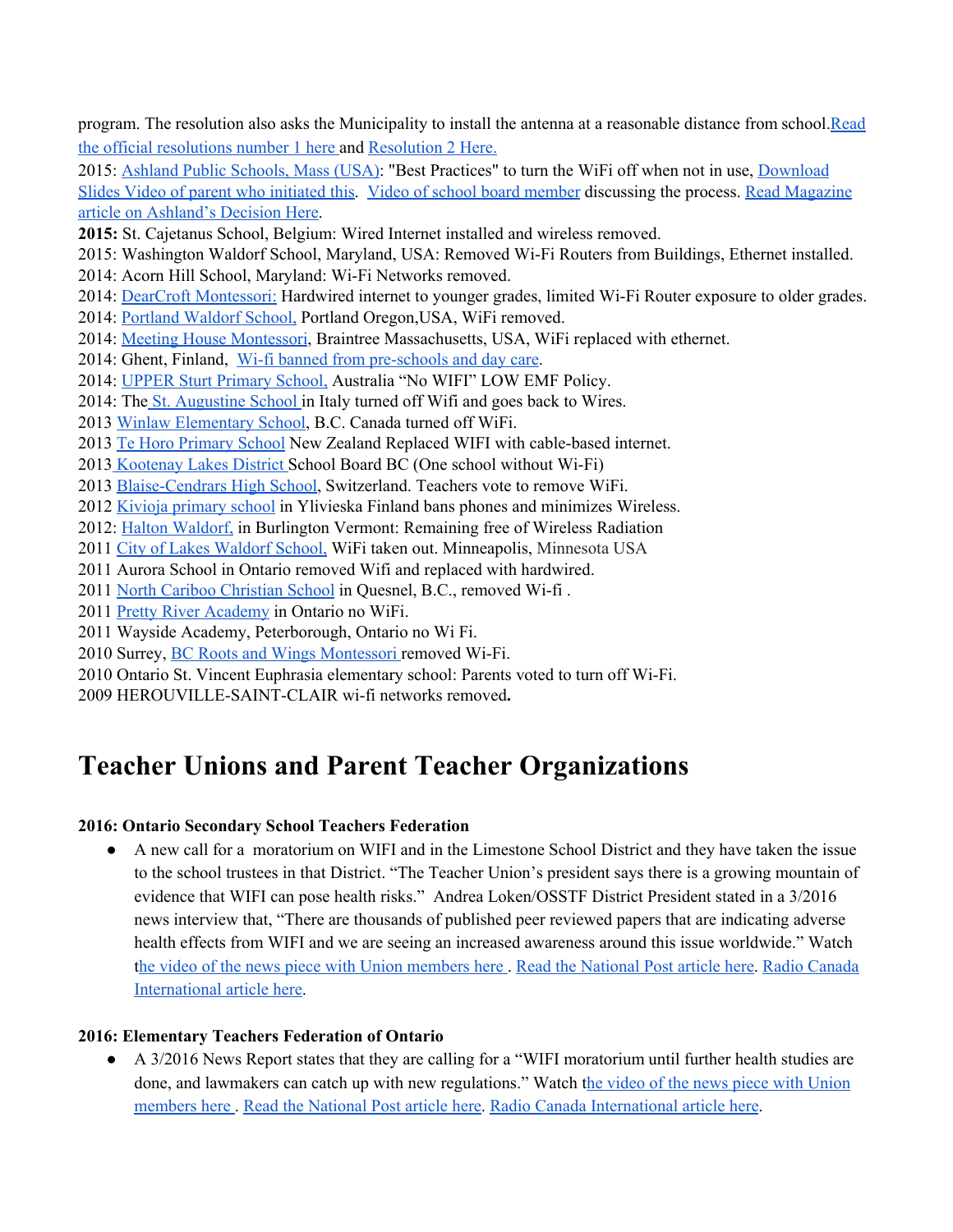**2014 United Federation of Teachers ( teachers, nurses and professionals working in New York City).**

- New Wireless [Radiation](http://www.uft.org/our-rights/wireless-radiation) Webpage states, "Wireless radiation is emitted by the myriad of wireless devices we encounter every day. It was once thought to be relatively harmless. However, we now know that wireless radiation can cause non-thermal biological effects as well, including damage to cells and DNA, even at low levels.
- Resources posted on their site include Dr. Moskowitz' Reducing Your Exposure to Wireless [Radiation](http://www.uft.org/files/attachments/wireless-radiation-reduce-exposure.pdf) and the BabySafe Project brochure What You Need to Know About Wireless [Radiation](http://www.uft.org/files/attachments/wireless-radiation-baby.pdf) and Your Baby. "Taking certain precautions around wireless radiation is appropriate for our most vulnerable populations, including pregnant women."

# **2014 New York State Teachers Union NYSUT:** A federation of more than 1,200 local unions.<br>
• *"We have enough evidence to justify taking action and we are not willing to wait until our*

- "We have enough evidence to justify taking action and we are not willing to wait until our members, their *children and the students suffer health consequences from not doing anything,"* -Paul Pecorale, Vice President of the New York State United Teachers Union.
- Read the Press Release on Best [Practices](http://www.prnewswire.com/news-releases/guidelines-for-safer-use-of-wireless-technology-in-classrooms-published-300054729.html) For Schools prepared for NYSUT
- Download the [G](http://nebula.wsimg.com/97a5049859b9844dd48cb6fb8c35a9d9?AccessKeyId=045114F8E0676B9465FB&disposition=0&alloworigin=1)uidelines for Safer Use of Wireless [Technology](http://nebula.wsimg.com/97a5049859b9844dd48cb6fb8c35a9d9?AccessKeyId=045114F8E0676B9465FB&disposition=0&alloworigin=1) in Classrooms Published for NYSUT
- NYSUT hosted a Webinar: Risks of wireless [technologies](http://www.nysut.org/resources/all-listing/2014/december/webinar-risks-of-wireless-technologies) and protecting children and staff in schools.

#### **2014 National Education Association**

"The National Education Association believes that all educational facilities must have healthy indoor air quality, be smoke-free, be safe from environmental and chemical hazards, *and be safe from hazardous electromagnetic fields."* 

"Students and/or their parents/guardians, education employees, and the public should be notified of actual *and potential hazards."*

"School districts should conduct periodic testing for harmful water *and airborne particles/agents* that are detrimental to the health of students and education employees and shall report the results publicly."

"The Association also believes in the development and enforcement of health and safety standards specifically for children." **Read Section C-19 of the NEA 2013-2014 [Resolutions](http://www.nea.org/resolutions)**

#### **[2013](http://www.ctf-fce.ca/en/Pages/Issues/Wi-Fi-Briefing-Document.aspx) Canadian Teacher [Federation's](http://www.ctf-fce.ca/en/Pages/Issues/Wi-Fi-Briefing-Document.aspx) [Brief](http://www.ctf-fce.ca/en/Pages/Issues/Wi-Fi-Briefing-Document.aspx) (200,000 elementary and secondary school teachers)**

- "CTF is concerned about the lack of definitive research regarding the adverse health effects of Wi-Fi.
- "We propose a prudent approach to the use of Wi-Fi, especially where children are present."
- "We recommend an education program regarding the relative safety of Wi-Fi exposure and that appropriate resources be developed to educate the public regarding ways to avoid potential exposure risks of Wi-Fi access points and devices."
- "Pedagogical needs could be met in schools with an approach that limits exposure to Wi-Fi."
- Read the Briefing [T](http://www.ctf-fce.ca/en/Pages/Issues/Wi-Fi-Briefing-Document.aspx)he Use of Wi-Fi in Schools Briefing [Document](http://www.ctf-fce.ca/en/Pages/Issues/Wi-Fi-Briefing-Document.aspx)

2015: Canadian Teacher's Magazine publishe[d](http://www.canadianteachermagazine.com/issues/2015/CTM_JanFeb15/index.html) *CTF [Sounds](http://www.canadianteachermagazine.com/issues/2015/CTM_JanFeb15/index.html) the Alarm on Wi-Fi*

#### **2013 United [Teachers](http://ehtrust.org/la-teachers-union-passes-resolution-to-ensure-safety-from-hazardous-electromagnetic-fields-emf-in-schools-including-emf-emissions-from-wireless-technology/) of Los Angeles, representing 40,000 teachers and staff**

● Resolution passed: "I move that UTLA will abide by current National NEA Policy for Environmentally Safe Schools which states that all employees and stakeholders should be informed when there are changes in their exposure to environmental hazards including electromagnetic radiation and that all stakeholders and the public should be notified of any actual and potential hazards."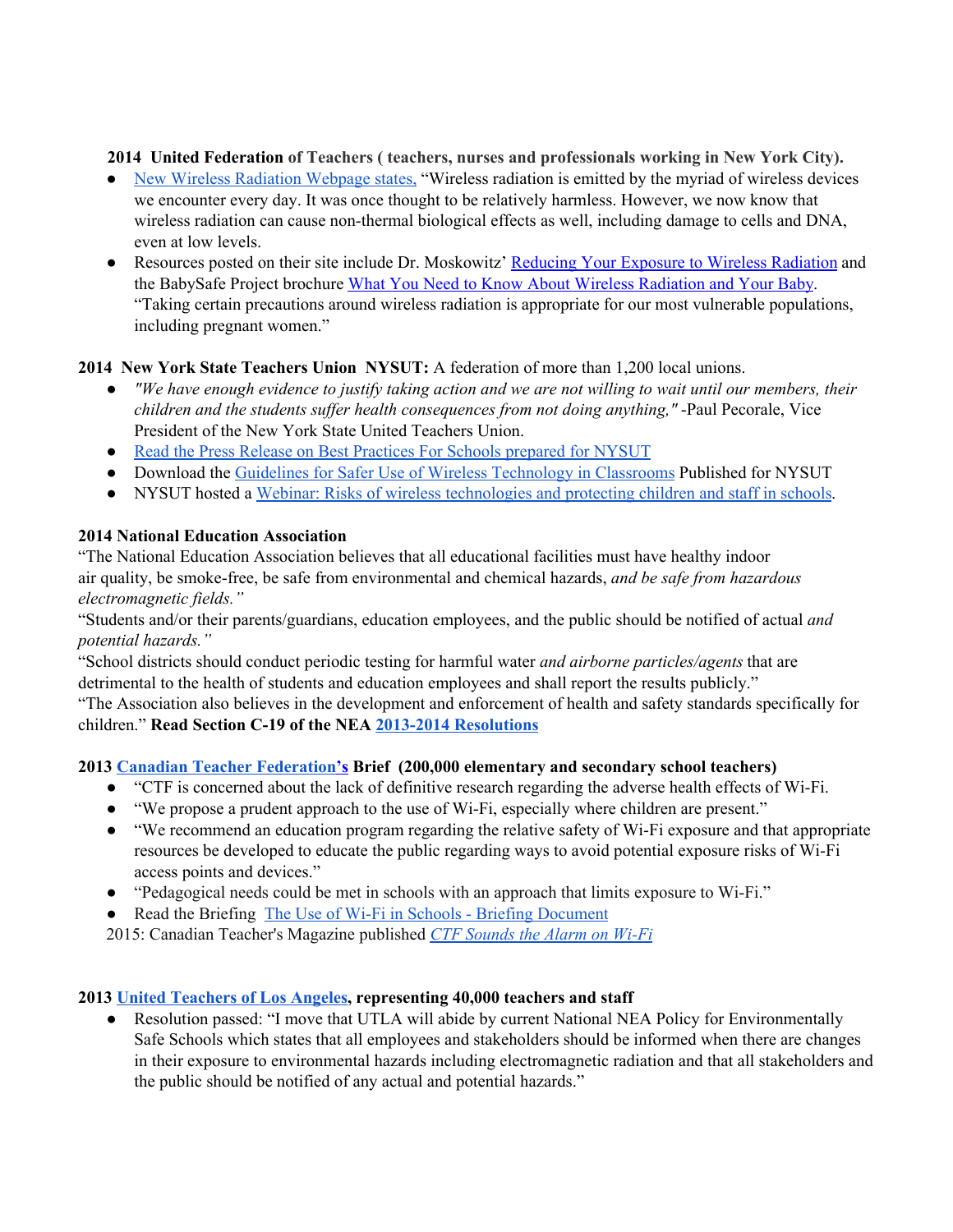• See UTLA Newsletter [editorial](http://www.utla.net/system/files/unitedteacher/2013/UTLA_Sept_2013.pdf) by social worker Kevin Mottus.

#### **2013** [Elementary](http://annualmeeting.ca/wp-content/uploads/2013/07/Session-71.pdf) Teacher's Federation of Ontario - over 76,000 teachers

"There is cause for concern for members' health and safety, especially women," said Sandra Wash, a teacher representing the Peel district when the Federation issue[d](http://www.etfo.ca/MediaRoom/MediaReleases/Pages/ETFO%20Supports%20Recommendation%20that%20Health%20Canada%20Improve%20Communications%20Regarding%20Safe%20Use%20of%20Wireless%20Technology.aspx) a 2014 position [statement](http://www.etfo.ca/MediaRoom/MediaReleases/Pages/ETFO%20Supports%20Recommendation%20that%20Health%20Canada%20Improve%20Communications%20Regarding%20Safe%20Use%20of%20Wireless%20Technology.aspx) supporting an Expert Panel recommendation that Health Canada provide the public with more information about radiofrequency energy, and the safe use of wireless technology. [ETFO](http://www.newswire.ca/en/story/1211257/ontario-teachers-union-wants-cell-phones-turned-off-in-the-classroom) voted to:

- Turn cell phones off in classrooms
- Label the location Of Wi-Fi access points.
- Research Radio Frequency radiation.
- Develop a hazard control program related to wireless microwave radiation through JHSC.

# **2012 The Ontario English Catholic Teachers [Association](http://www.oecta.on.ca/wps/wcm/connect/6a665c0049fedbee85919db62552ca8d/WiFipositionpaper2.pdf?MOD=AJPERES&CACHEID=6a665c0049fedbee85919db62552ca8d) (45,000 Ontario teachers)**<br>**•** Recommends a wired infrastructure as WIFI "may present a potential Health and

Recommends a wired infrastructure as WIFI "may present a potential Health and Safety risk or hazard in the workplace...The safety of this technology has not thoroughly been researched and therefore the precautionary principle and prudent avoidance of exposure should be practiced."

#### **[2013](http://www.safeschool.ca/uploads/WiFipositionpaper2.pdf) BC Teachers [Federation](http://www.safeschool.ca/uploads/WiFipositionpaper2.pdf) adopted Wireless [Resolutions](http://www.safeschool.ca/uploads/WiFipositionpaper2.pdf) and Proposed Resolutions**

- "The BCTF supports members who are suffering from Electromagnetic [Hypersensitivity](http://www.safeschool.ca/uploads/WiFipositionpaper2.pdf) by ensuring their medical needs are [accommodated](http://www.safeschool.ca/uploads/WiFipositionpaper2.pdf) in the workplace."
- Proposed Resolutions "the World Health Organization's classification of radiofrequency/electromagnetic fields emitted by wireless devices as a 2B possible cancer risk to humans; that the BCTF ensures all teachers have the right to work in a safe environment, including the right to work in a Wi-Fi/ wireless-free environment."
- Recommendation to the Ministry of Education that school boards "begin immediate installation of on/off switches for Wi-Fi routers in schools, thereby reducing microwave radiation exposure and reducing health risks to members, and/or provide safer Ethernet cables or fibre optics". Read the [W](http://www.safeinschool.org/2013/03/electrohypersensitivity-ehs-recognized.html)ireless [Resolutions](http://www.safeinschool.org/2013/03/electrohypersensitivity-ehs-recognized.html) and Proposed [Resolutions](http://www.safeinschool.org/2013/03/electrohypersensitivity-ehs-recognized.html)
- Read Daily News Coverage: Merritt teachers demand [protection](http://www.kamloopsnews.ca/news/city-region/merritt-teachers-demand-protection-from-wi-fi-radiation-1.1223803) from wi-fi radiation 'Evidence is piling up that wi-fi [radiation](http://www.kamloopsnews.ca/news/city-region/merritt-teachers-demand-protection-from-wi-fi-radiation-1.1223803) may in fact be harmful'
- Read the Vancouver Sun News [Report](http://blogs.vancouversun.com/2013/03/20/b-c-teachers-take-small-step-in-wi-fi-debate/) Here.

#### **2013 The BC [Confederation](http://www.safeinschool.org/2013/05/new-wifi-resolution-adopted-by-bccpac.html) of Parent Advisory Councils** [\(](http://www.safeinschool.org/2013/05/new-wifi-resolution-adopted-by-bccpac.html) BCCPAC) **of 821 Advisory Councils representing over 500,000 parents in British Columbia passed two resolutions.**

- Resolution 17 "calls on each Board of Education to have one public school at each education level that is free of Wi-Fi, cordless phones and cell phones. This school will only be equipped with wired computers and wired telephones for personal, educational and administrative purposes."
- Resolution 18 calls on Boards of Education to "cease to install Wi-Fi and other wireless networks in schools where other networking technology is feasible.**"** passed with a clear majority.
- Read Resolution On/Off switches for WiFi Routers and Protocol for the Use of [Wireless](http://bccpac.bc.ca/resolutions/onoff-switches-wifi-routers-and-protocol-use-wireless-devices) Devices

#### **[2010](http://www.safeschool.ca/uploads/WiFipositionpaper2.pdf) [UK](http://blog.voicetheunion.org.uk/?p=1097) VOICE ;The Union for Education [Professionals](http://blog.voicetheunion.org.uk/?p=1097)**[-](http://blog.voicetheunion.org.uk/?p=1097) 20,000 [members](http://www.safeschool.ca/uploads/WiFipositionpaper2.pdf)

- "Voice has [advocated](http://www.safeschool.ca/uploads/WiFipositionpaper2.pdf) that new Wi-Fi systems should not be installed in schools, that existing systems should be turned off when not required and that schools should [consider](http://www.safeschool.ca/uploads/WiFipositionpaper2.pdf) whether they really need to use Wi-Fi, which was developed to facilitate Internet access on the move rather than to be used as a [convenient](http://www.safeschool.ca/uploads/WiFipositionpaper2.pdf) [alternative](http://www.safeschool.ca/uploads/WiFipositionpaper2.pdf) to cables in dedicated IT facilities."
- Read their Position [Statement](http://blog.voicetheunion.org.uk/?p=1097) read [their](http://blog.voicetheunion.org.uk/?p=1097) [Blog](http://blog.voicetheunion.org.uk/?p=1097) post.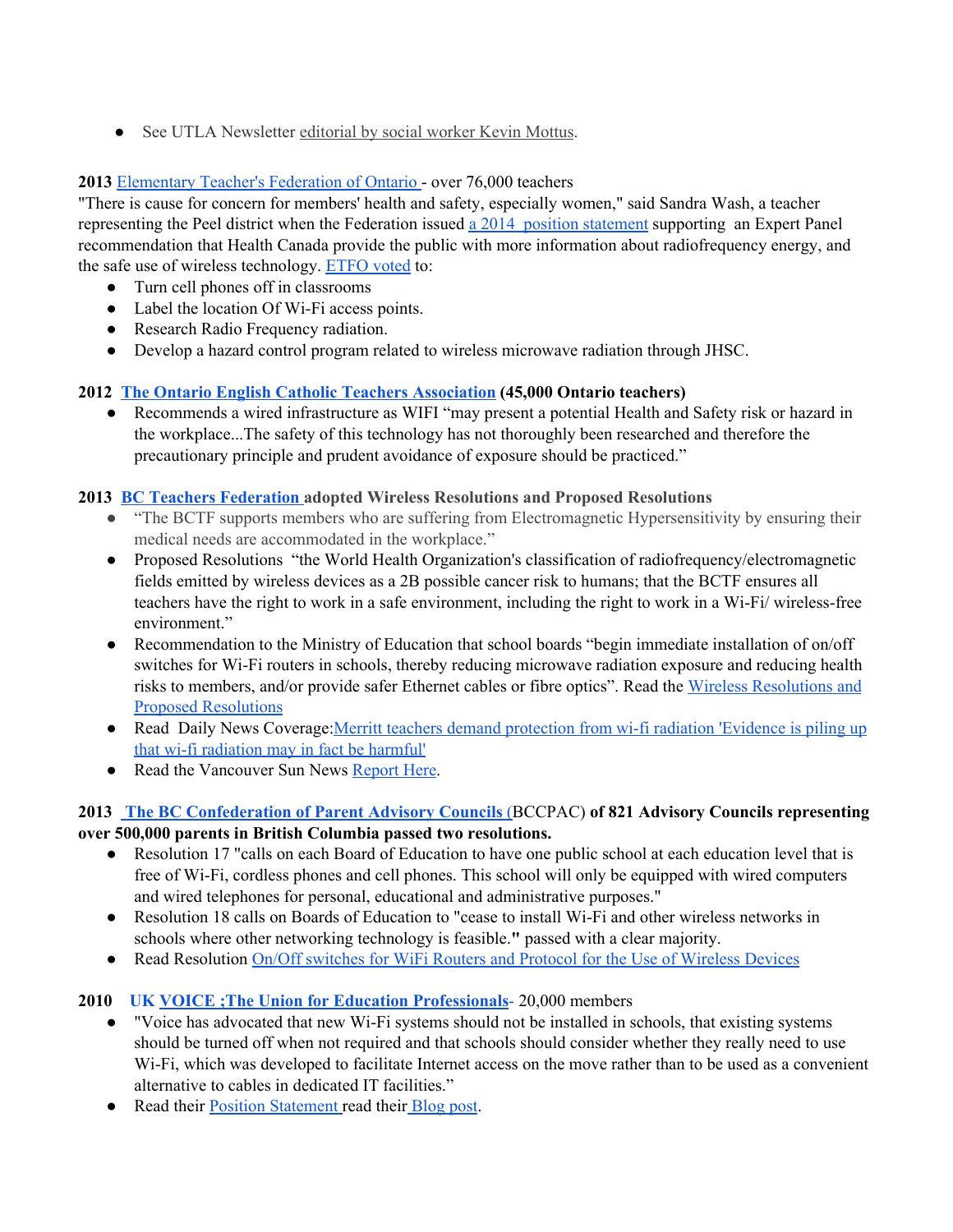#### **Los Angeles California Public Schools**

- The LA School District Uses a RF-EMF Exposure Threshold 10,000 Less Than the FCC Limits: The OEHS supported a precautionary threshold level that is 10,000 times lower than the current Federal Communications Commission standard. Read the RF Report the LA School District Used to recommend a cautionary exposure level. [RADIOFREQUENCY](http://nebula.wsimg.com/bd9036dad3575d0f8b21d68a33f752fb?AccessKeyId=045114F8E0676B9465FB&disposition=0&alloworigin=1) (RF) EVALUATION REPORT Use of Wireless Devices in [Educational](http://nebula.wsimg.com/bd9036dad3575d0f8b21d68a33f752fb?AccessKeyId=045114F8E0676B9465FB&disposition=0&alloworigin=1) Settings
- 2009 LA School Board Resolution Banning Cell Towers from schools and recommending against WiFi.
	- "The Board supports responsible deployment of fiberoptic broadband technology which is superior to wireless in speed, reliability, security, durability and protections it affords people and the environment from the potential hazards of exposure to radio frequency radiation."
	- Read the adopted resolution [HERE.](http://nebula.wsimg.com/3c2120e4ccb91d875f96449107871017?AccessKeyId=045114F8E0676B9465FB&disposition=0&alloworigin=1)
- 2009 December Resolution *Condemning Cell towers NEAR Schools* as was this T-Mobile Cell Tower across the street from an elementary schoo[l.](http://nebula.wsimg.com/624adf21d8a7fcfb8ae37e2743b139d6?AccessKeyId=045114F8E0676B9465FB&disposition=0&alloworigin=1) [Read](http://nebula.wsimg.com/624adf21d8a7fcfb8ae37e2743b139d6?AccessKeyId=045114F8E0676B9465FB&disposition=0&alloworigin=1) it here.

["](http://nebula.wsimg.com/624adf21d8a7fcfb8ae37e2743b139d6?AccessKeyId=045114F8E0676B9465FB&disposition=0&alloworigin=1)As long as questions exist as to the adequacy of these federal regulations, local [governments](http://nebula.wsimg.com/624adf21d8a7fcfb8ae37e2743b139d6?AccessKeyId=045114F8E0676B9465FB&disposition=0&alloworigin=1) should have *the ability to include consideration of health and [environmental](http://nebula.wsimg.com/624adf21d8a7fcfb8ae37e2743b139d6?AccessKeyId=045114F8E0676B9465FB&disposition=0&alloworigin=1) effects of these facilities*." [\(referring](http://nebula.wsimg.com/624adf21d8a7fcfb8ae37e2743b139d6?AccessKeyId=045114F8E0676B9465FB&disposition=0&alloworigin=1) to cell [towers\)](http://nebula.wsimg.com/624adf21d8a7fcfb8ae37e2743b139d6?AccessKeyId=045114F8E0676B9465FB&disposition=0&alloworigin=1) Read the motion by Supervisors Zev [Yaroslavsky](http://nebula.wsimg.com/4fc3c9963fdc77793e62653ba2083ffd?AccessKeyId=045114F8E0676B9465FB&disposition=0&alloworigin=1) and Michael Antonovich

**2000 LA School Board [Resolution](http://nebula.wsimg.com/54045122e4143e4f31cdd7827aa9391c?AccessKeyId=045114F8E0676B9465FB&disposition=0&alloworigin=1) Opposing Cell Tower Placement on Schools** and calling for precautions with wireless. 'Whereas, Recent studies suggest there is evidence that radio-frequency radiation may produce "health effects" at "very low field" intensities' [Read](http://nebula.wsimg.com/54045122e4143e4f31cdd7827aa9391c?AccessKeyId=045114F8E0676B9465FB&disposition=0&alloworigin=1) it here.

#### **2010 Greater Victoria Teachers' Association**

"The GVTA recommends a precautionary approach to the School District with regard to provision of wireless internet in schools. The precautionary approach comes from the environmental movement and has been adopted as common practice in areas regarding potential environmental, ecological or biodiversity damage. It suggests that the lack of significant evidence is not enough of a reason to be unconcerned. The fact that many other countries have instituted regulations to protect children, seniors, pregnant women and other susceptible populations should be the guide for a District policy on WiFi installation and use in the worksites."

The GVTA Wireless in Schools [Webpage](http://gvta.net/index.php/health-safety/2013-02-20-23-22-17) states now that:

- Wi-Fi free zones should be available.
- On/Off routers recommended and record any adverse Wi-Fi health effects.
- Minimal or non-use within elementary schools.

**2008** Lucerne Elementary Secondary Arrow Lakes District SD 10 New Denver BC, Canada Opts for "No WIFI

#### **2001 California State PTA**

- "RESOLVED, that the California PTA supports local municipal zoning setback rules of at 1000 feet or more from an operating wireless transmitter and a school or residential area; and be it further
- RESOLVED that the California PTA supports encouraging schools to use cable lines for all communications services on campus and to avoid the endorsement, purchase or use of wireless local area network systems on campus; and be it further
- RESOLVED that the California PTA recommend that teachers and students should limit use of cellular phones or other mobile devices on school property to emergencies and that cellular phones, pagers and other mobile phones be turned off and placed out of sight while the individual is on school property"
- Resolution on Wireless Equipment/Cellular Phones and Antennas [Read](http://www.wirelessimpacts.org/impacts/fletcher_hills.html) it here.